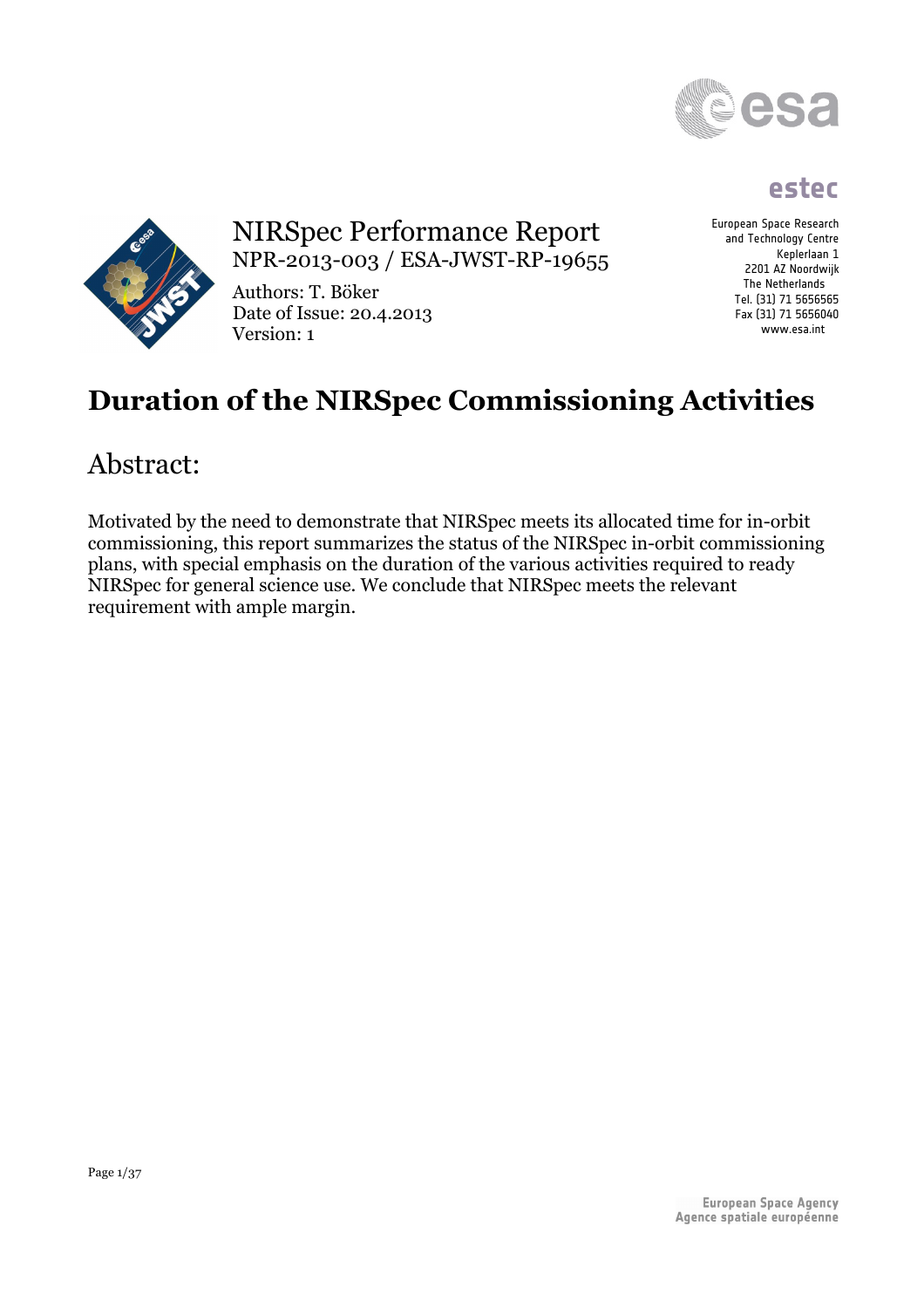# **1 INTRODUCTION AND SCOPE**

This document serves to demonstrate that, following the launch of JWST, the NIRSpec instrument can be commissioned for general science use within the allocated time. The relevant requirements in the NIRSpec Functional Requirements Document (RD1) is:

*NSFR-20 NIRSpec shall complete its commissioning activities within 90 days of reaching operating temperature using no more than 25% of the available observatory time.*

Given that a final Commissioning Plan and timeline is not available at this time, we use the latest version of the commissioning planning as documented on the website of the STScI Commissioning and Calibration Working Group as the basis for this document.

# **1.1 Reference Documents**

**Table 1-1** List of reference documents

| ΙD              | Title                                      | Document #       |
|-----------------|--------------------------------------------|------------------|
| RD <sub>1</sub> | NIRSpec Functional Requirements Document   | JWST-ROMT-002060 |
| RD <sub>2</sub> | NIRSpec Operations Concept Document        | ESA-JWST-TN-0297 |
| RD <sub>3</sub> | <b>JWST Observatory Commissioning Plan</b> | JWST-PLAN-002040 |

# **2 NIRSPEC COMMISSIONING ACTIVITIES**

The sequence of activities required for the post-launch checkout, verification, and initial calibration of the JWST observatory and its science instruments are defined in the JWST Observatory Commissioning Plan (RD 3). A more detailed description of the individual activities can be found in the individual Commissioning Activity Requests (CARs). For convenience, Appendix A contains the full set of all CAR description sheets currently anticipated in order to enable NIRSpec operations and use by the general science observer. These description sheets contain the motivation for, and design of, all NIRSpec commissioning activities.

Table 2-1 lists the title and estimated duration of all NIRSpec CARs. Note that we have rounded up the listed time estimates to a full quarter hour in all cases, and that we have assumed a minimum duration of 30 min for all CARs involving external observations because they will require a target acquisition procedure which alone takes about 10 min. The CARs are color-coded according to the type of activity: NIRSpec engineering, NIRSpec science, and observatory-related.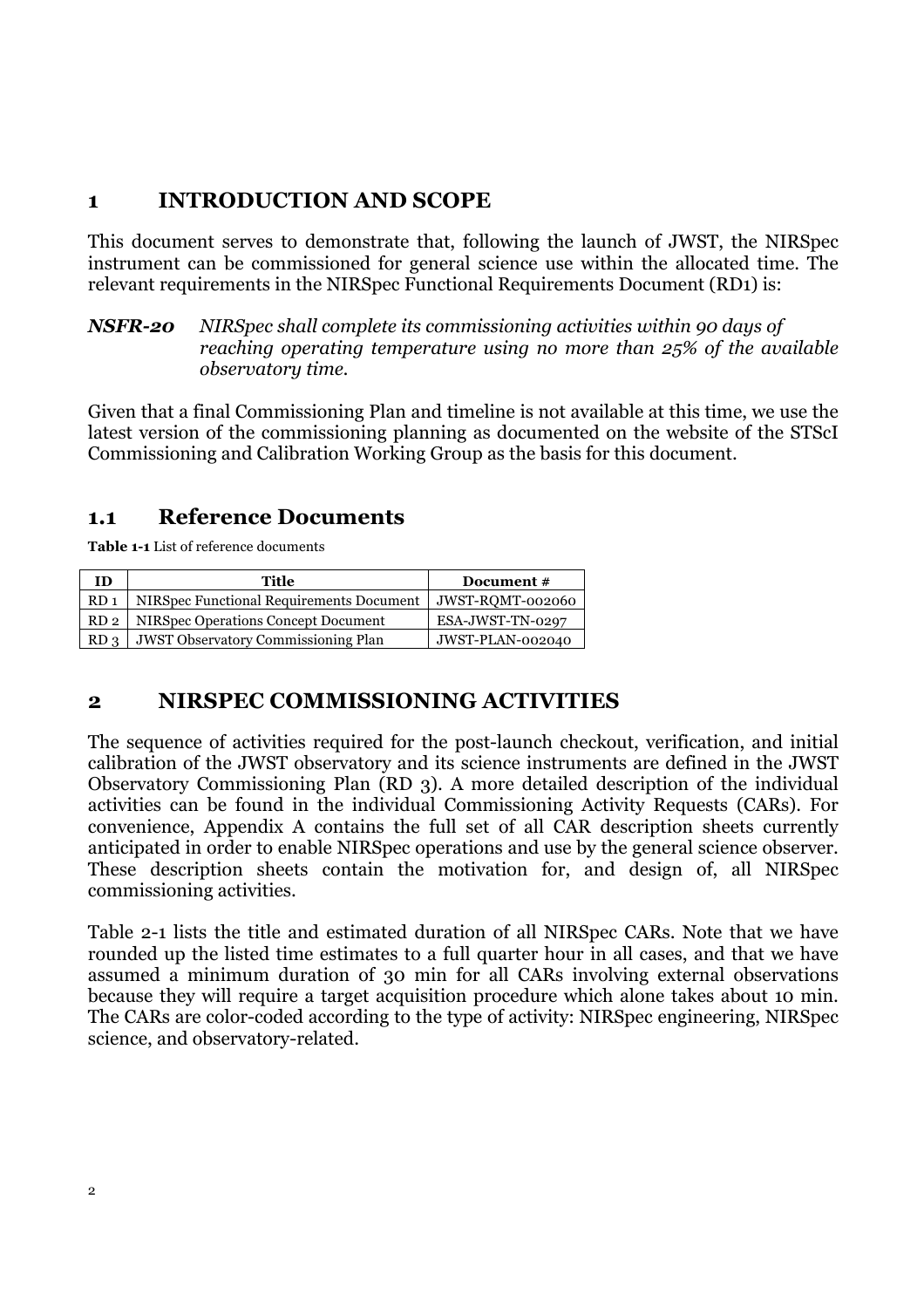**Table 2-1** List of NIRSpec Commissioning Activity Requests (CARs). The color-coding denotes ownership of the CARs as follows: NIRSpec engineering, NIRSpec performance verification and calibration, observatory verification and calibration

| $CAR$ #     | <b>Title</b>                                                                                              | Comment                                            | <b>Est. Duration</b>   |
|-------------|-----------------------------------------------------------------------------------------------------------|----------------------------------------------------|------------------------|
| NIRSpec-002 | NIRSpec MSS launch lock release                                                                           |                                                    | 1 hr                   |
| NIRSpec-003 | NIRSpec FPA tuning verification                                                                           | after NIRSpec-004                                  | 8 hrs                  |
| NIRSpec-004 | NIRSpec SCA checkout                                                                                      |                                                    | $0.25$ hrs             |
| NIRSpec-005 | <b>FWA</b> characterization                                                                               | run before and after NIRSpec-006                   | $2x1$ hr               |
| NIRSpec-006 | <b>FWA Run-in</b>                                                                                         |                                                    | $2.5$ hrs              |
| NIRSpec-007 | <b>GWA</b> characterization                                                                               | run before and after NIRSpec-008                   | $2x1$ hr               |
| NIRSpec-008 | <b>GWA</b> run-in                                                                                         |                                                    | $2.5$ hrs              |
| NIRSpec-009 | <b>RMA</b> checkout                                                                                       |                                                    | $0.5$ hrs              |
| NIRSpec-010 | <b>RMA</b> characterization                                                                               | after NIRSpec-009                                  | $0.25$ hrs             |
| NIRSpec-011 | <b>NIRSpec FPA thermal stability</b>                                                                      |                                                    | $1.5$ hrs              |
| NIRSpec-012 | <b>NIRSpec CAA checkout</b>                                                                               |                                                    | $0.25$ hrs             |
| NIRSpec-013 | <b>NIRSpec CAA lamp brightness</b>                                                                        | after NIRSpec-004, -005, -007, and -<br>012        | 6 hrs                  |
| NIRSpec-014 | <b>NIRSpec MSA shorts detection</b>                                                                       | after NIRSpec-002                                  | 24 hrs                 |
| NIRSpec-015 | NIRSpec MSA shutter failure and<br>contrast characterization                                              | after NIRSpec-013                                  | $0.5$ hrs              |
| NIRSpec-016 | <b>NIRSpec</b><br>target<br>acquisition<br>verification                                                   | after NIRSpec-018, -019, and -020                  | $0.5$ hrs              |
| NIRSpec-017 | NIRSpec bright object peakup<br>target acquisition verification                                           | after NIRSpec-016                                  | $1.5$ hrs              |
| NIRSpec-018 | NIRSpec focus determination                                                                               | after NIRSpec-009 and -015                         | $1.25$ hrs             |
| NIRSpec-019 | NIRSpec astrometric calibration                                                                           | after NIRSpec-018                                  | $0.5$ hrs              |
| NIRSpec-020 | <b>FGS-NIRSpec alignment</b>                                                                              | after NIRSpec-018 and -019                         | $0.5$ hrs              |
| NIRSpec-021 | <b>NIRSpec Darks</b>                                                                                      | after NIRSpec-004                                  | 83 hrs (pure parallel) |
| NIRSpec-022 | NIRSpec MSA internal spectral<br>flatfield and wavelength calibration                                     | after NIRSpec-012                                  | 27 hrs                 |
| NIRSpec-023 | NIRSpec IFU internal spectral<br>flatfield and wavelength calibration                                     | after NIRSpec-012                                  | 3 hrs                  |
| NIRSpec-024 | NIRSpec MSA sky flats                                                                                     | after NIRSpec-005-008, 013-016, -<br>028, and -029 | $0.5$ hrs              |
| NIRSpec-025 | <b>NIRSpec</b><br>ghosts,<br>glints,<br>and<br>scattered light check                                      | after NIRSpec-020                                  | $6.5$ hrs              |
| NIRSpec-026 | NIRSpec MSA external wavelength<br>calibration                                                            | after NIRSpec-016                                  | $4.5$ hrs              |
| NIRSpec-027 | NIRSpec IFU external wavelength<br>calibration                                                            | after NIRSpec-016                                  | 1.25 hrs               |
| NIRSpec-028 | <b>FWA</b> checkout                                                                                       | after NIRSpec-005 and -006                         | 1 hr                   |
| NIRSpec-029 | <b>GWA</b> checkout                                                                                       | after NIRSpec-007 and -008                         | 1 <sup>h</sup>         |
| NIRSpec-030 | spread function<br>NIRSpec line<br>characterization                                                       | after NIRSpec-016                                  | 13 hrs                 |
| NIRSpec-031 | spectrophotometric after NIRSpec-016<br><b>NIRSpec</b><br>sensitivity<br>and absolute flux<br>calibration |                                                    | 23 hrs                 |
| NIRSpec-032 | <b>MSA</b><br><b>NIRSpec</b><br>relative<br>spectrophotometric sensitivity and<br>flux calibration        | after NIRSpec-016                                  | 6 hrs                  |
| NIRSpec-033 | NIRSpec IFU spectrophotometric<br>sensitivity<br>and absolute flux<br>calibration                         | after NIRSpec-016                                  | $1.25$ hrs             |

total duration: 143.5 hrs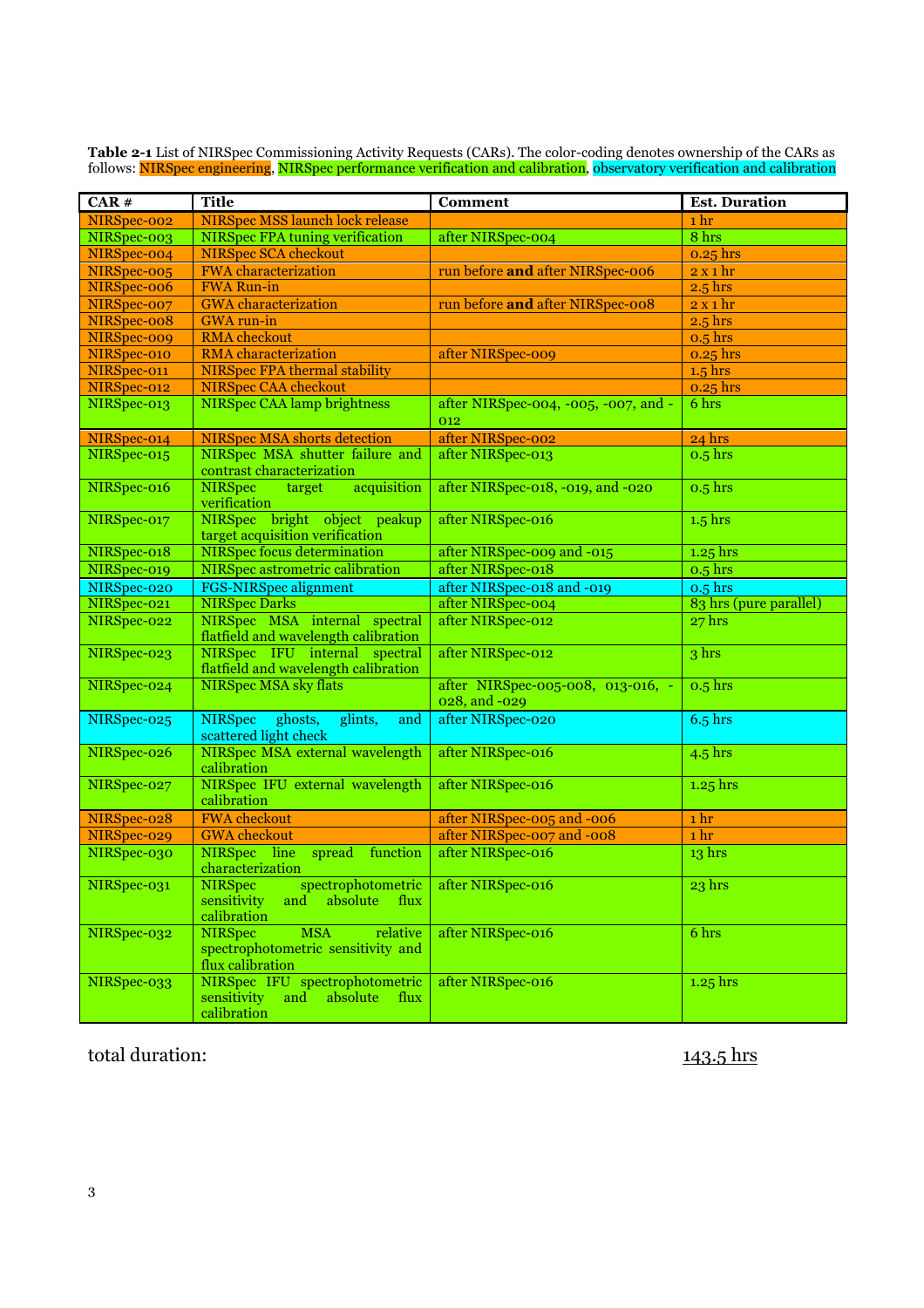# **3 CONCLUSION**

As can be seen from Table 2-1, the total duration of all currently planned NIRSpec commissioning activities sums up to about 6 days. This excludes the planned sequence of dark exposures, which can be obtained in parallel mode, and therefore are not taxing the JWST commissioning timeline. Even when including the dark exposures, the total duration (9.5 days) is well within the NIRSpec allocation of 22.5 days.

It should be noted that the commissioning planning for NIRSpec (and for JWST in general) is not yet finalized. On the other hand, the list of NIRSpec activities is already reasonably complete. Nevertheless, should upcoming revisions of the JWST commissioning plan result in additional NIRSpec activities, there is ample margin (in excess of 100%) to accommodate these without exceeding the available time.

**We conclude that requirement NSFR-020 is met with sufficient margin to accommodate future revisions of the commissioning plan.**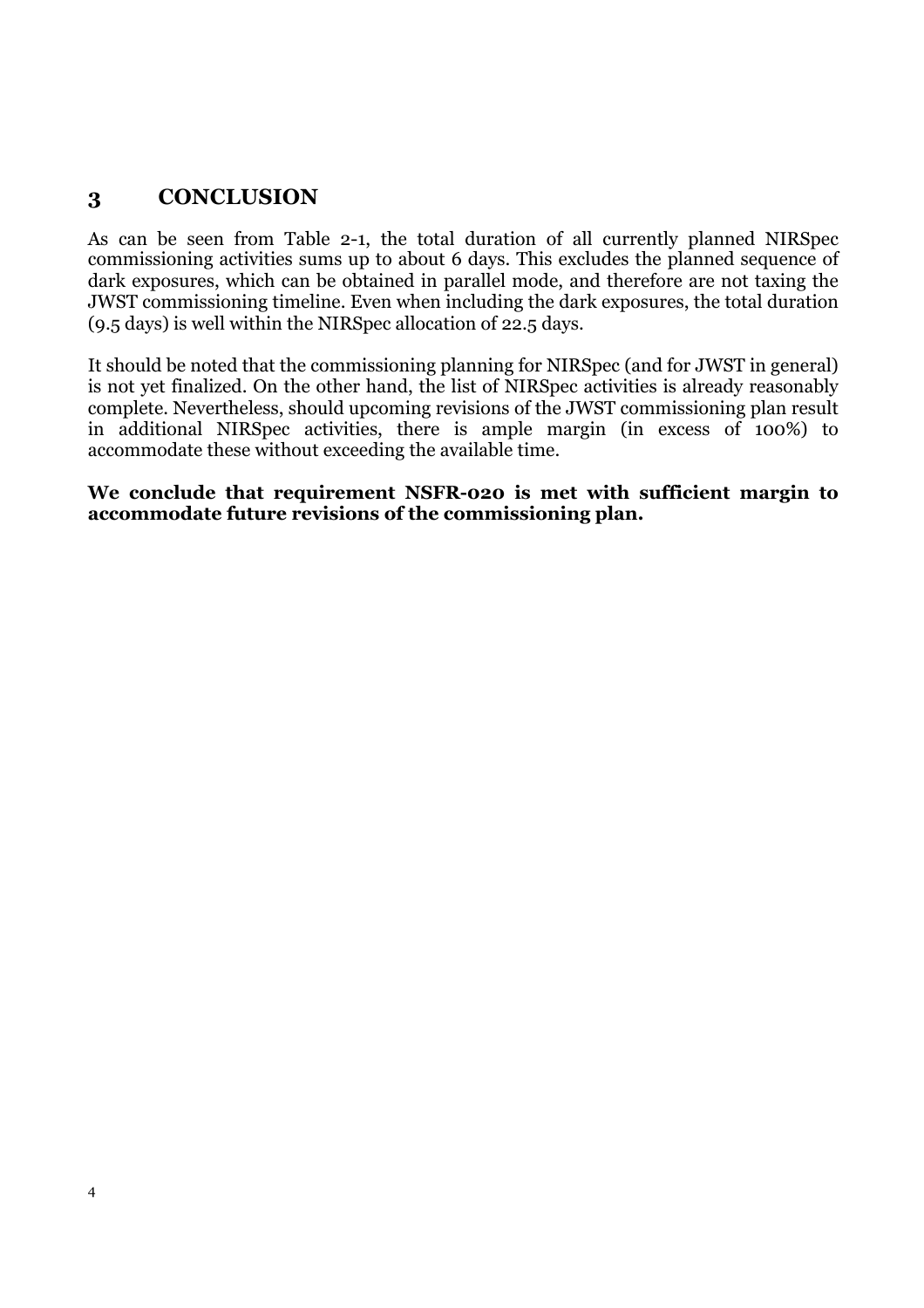# **APPENDIX A COMMISSIONING ACTIVITY REQUEST DESCRIPTION SHEETS**

The following pages provide a more detailed description of the NIRSpec CARs envisaged so far. They will be revised as the commissioning planning and timeline evolves, and are provided here for convenience and information only.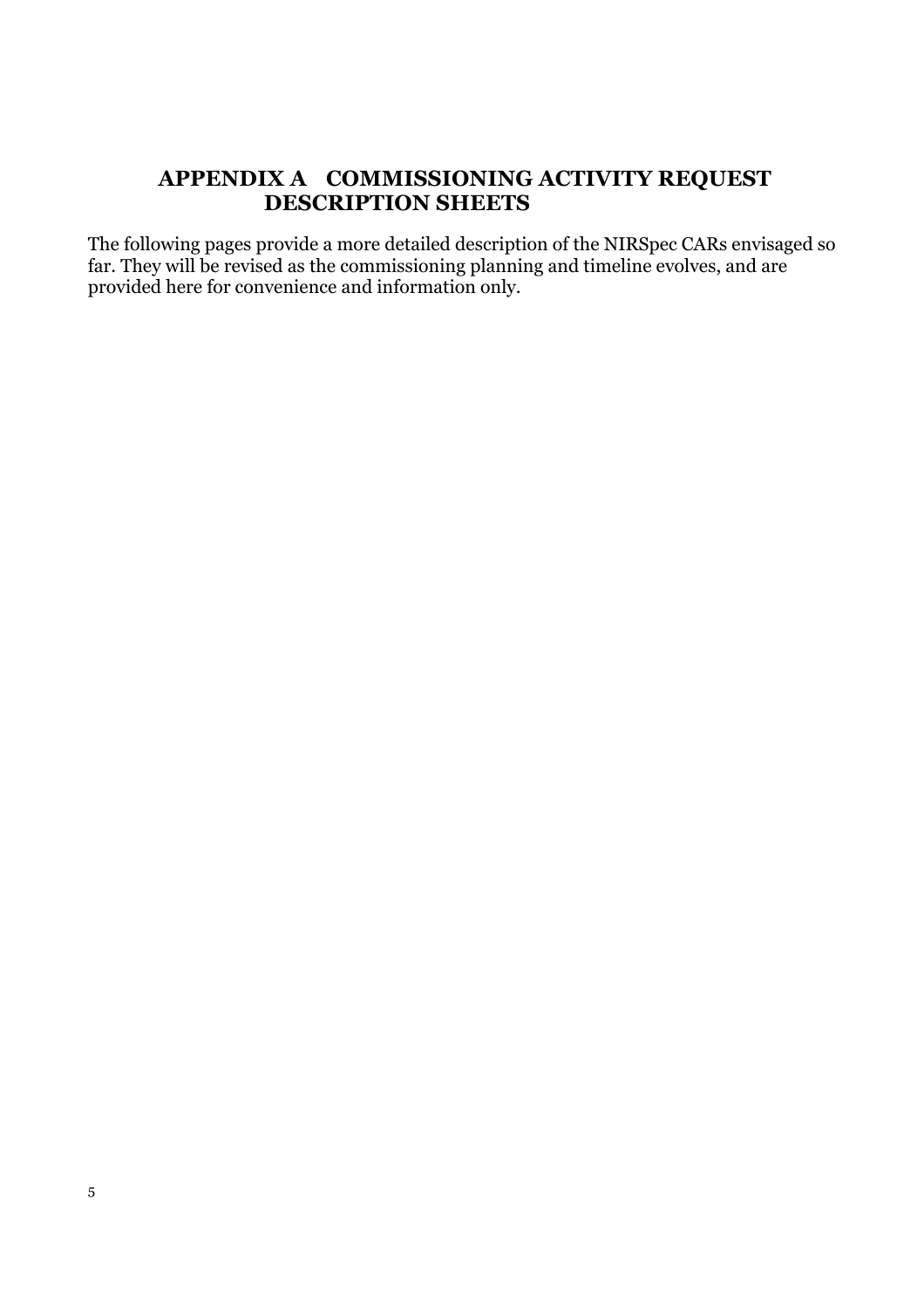# **ACTIVITY TITLE:** NIRSpec MSS launch lock release

**ID:** NIRSpec-002

# **APPLICABLE COMMISSIONING OBJECTIVES:** NS.1.3, NS.1.5

**DESCRIPTION:** The Micro Shutter Assembly magnet arm launch lock must be opened after launch by ground control under real time monitoring. Following MCE power on, commands will be sent to the MCE to select and set the current level for the launch lock motor. Then, a command from the MSFSW will be sent to the MCE to open the launch lock. The FSW will wait a time *TBD* for the launch lock closed limit switch to indicate NOT CLOSED and the open limit switch to indicate OPEN. The MCE should then be powered down.

# **ACTIVITY EXECUTION METHOD:** Ground Command.

**PRE-REQUISITES AND DEPENDENCIES:** Must be done *after* completion of all shock-inducing events related to spacecraft deployment, and before all other activities involving the MSS.

# **CRITICAL START WINDOW?** No

# **REAL-TIME CONTACT REQUIRED?** Yes

**DURATION:** ~1 minute for the launch lock sequence, *TBD* for the total MSA start up time.

**DATA REQUIREMENTS:** No data volume required, only telemetry.

**ANALYSIS & EXPECTED RESULTS:** The launch lock closed limit switch must indicate NOT CLOSED and the open limit switch must indicate OPEN for a successful unlocking. Success should be indicated by nominal script execution.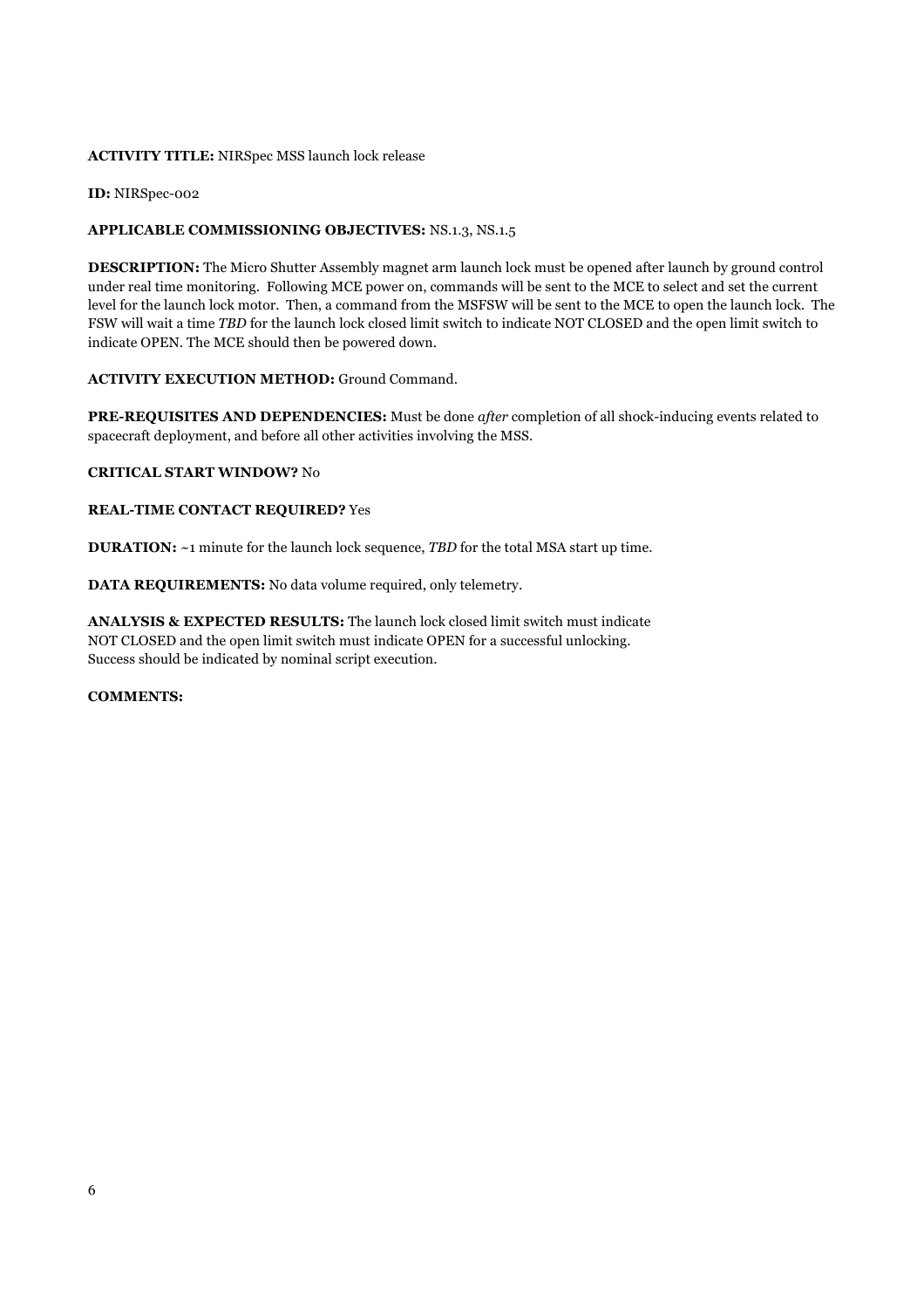# **ACTIVITY TITLE:** NIRSpec FPA tuning verification

**ID:** NIRSpec-003

# **APPLICABLE COMMISSIONING OBJECTIVES:** NS.1.4

**DESCRIPTION:** This activity will verify the tuning of the NIRSpec FPAs. The details of the procedure are *TBC* once the FM tests have been completed, but it is likely to include verification of the noise, dynamic range, linearity, and gain.

# **ACTIVITY EXECUTION METHOD:** OPE commanding

**PRE-REQUISITES AND DEPENDENCIES:** OA and FPA temperature must be stable and in the normal science operating range (T=36-40 K). NIRSpec-004 (SCA checkout) must have successfully executed.

# **CRITICAL START WINDOW?** No

# **REAL-TIME CONTACT REQUIRED?** No

**DURATION:** *TBD*

# **DATA REQUIREMENTS:** *TBD*

**ANALYSIS & EXPECTED RESULTS:** Success should be indicated by successful script execution and receipt of the data.

**IS YOUR INSTRUMENT DRIVING TELESCOPE POINTING?** No **IS THIS ACTIVITY PREFERABLY DONE IN PARALLEL?** No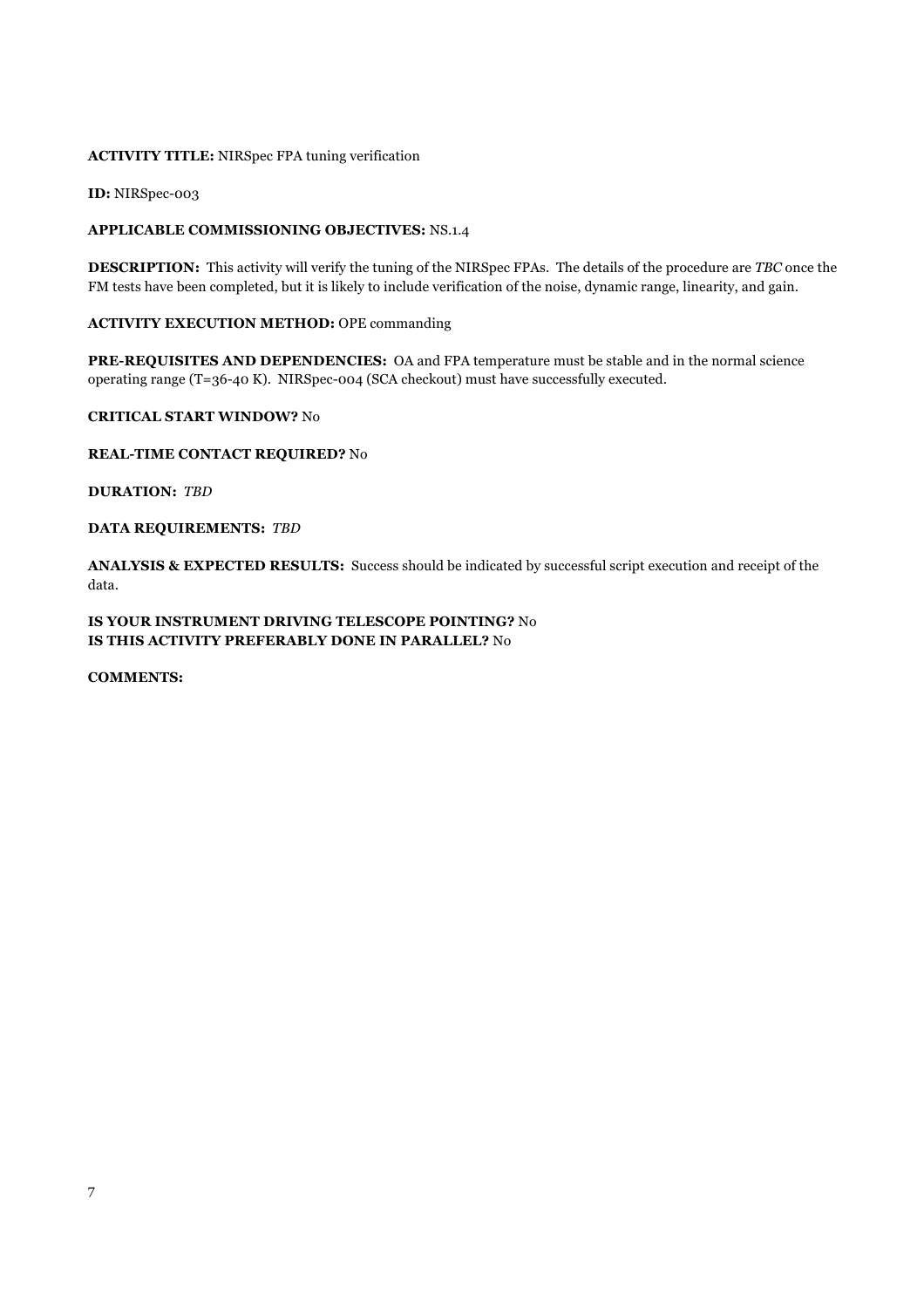# **ACTIVITY TITLE:** NIRSpec SCA checkout

**ID:** NIRSpec-004

# **APPLICABLE COMMISSIONING OBJECTIVES:** NS.1.7.1, NS.1.7.2, NS.1.7.3

**DESCRIPTION:** This activity will verify SCA functionality and MULTIACCUM readout for both full-frame and subarray modes. One dark exposure with NGROUP=1 will be taken for each of the following settings: NRSRAPID and NRS readout modes with full-frame readout, NRSRAPID with subarray "ALLSLITS" and one of the 2048x64 subarrays such as "S200A1".

# **ACTIVITY EXECUTION METHOD:** OPE Commanding

**PRE-REQUISITES AND DEPENDENCIES:** Science operating temperature (T=37 K) must have been reached. Must be completed before any other activity involving data from the SCA.

# **CRITICAL START WINDOW?** No

#### **REAL-TIME CONTACT REQUIRED?** No

**DURATION:** 1\*10.6 seconds for the NRSRAPID full-frame exposure, 1\*5.3 seconds for the NRSRAPID "ALLSLITS" subarray exposure, 1\*1.3 seconds for the NIRSRAPID 2048x64 subarray exposure, and 1\*42.4 seconds for the NRS fullframe exposure, plus *TBD* exposure and mechanism overhead, for a total of 60 seconds.

**DATA REQUIREMENTS:** 16.8 MB/frame for each of the full-frame exposures, 2.1 MB/frame for the ALLSLITS subarray exposure, and 0.5 MB/frame for the 64x2048 subarray exposure, for a total of 36.2 MB.

**ANALYSIS & EXPECTED RESULTS:** All images will be examined to ensure they are of the proper size and contain the correct header keyword values for NFRAMES, NGROUPS, NROWS, NCOLS, ROWCORNER, COLCORNER.

# **IS YOUR INSTRUMENT DRIVING TELESCOPE POINTING?** No **IS THIS ACTIVITY PREFERABLY DONE IN PARALLEL?** Yes

**COMMENTS:** This assumes that the generic subarray readout functionality can be fully verified with a small subset of all possible subarray configurations. A more specific test of the correct positioning of all fixed slit subarrays may need to be done later using internal lamp illumination. The NRSSLOW readout pattern is expected to be disallowed, so it is not included here.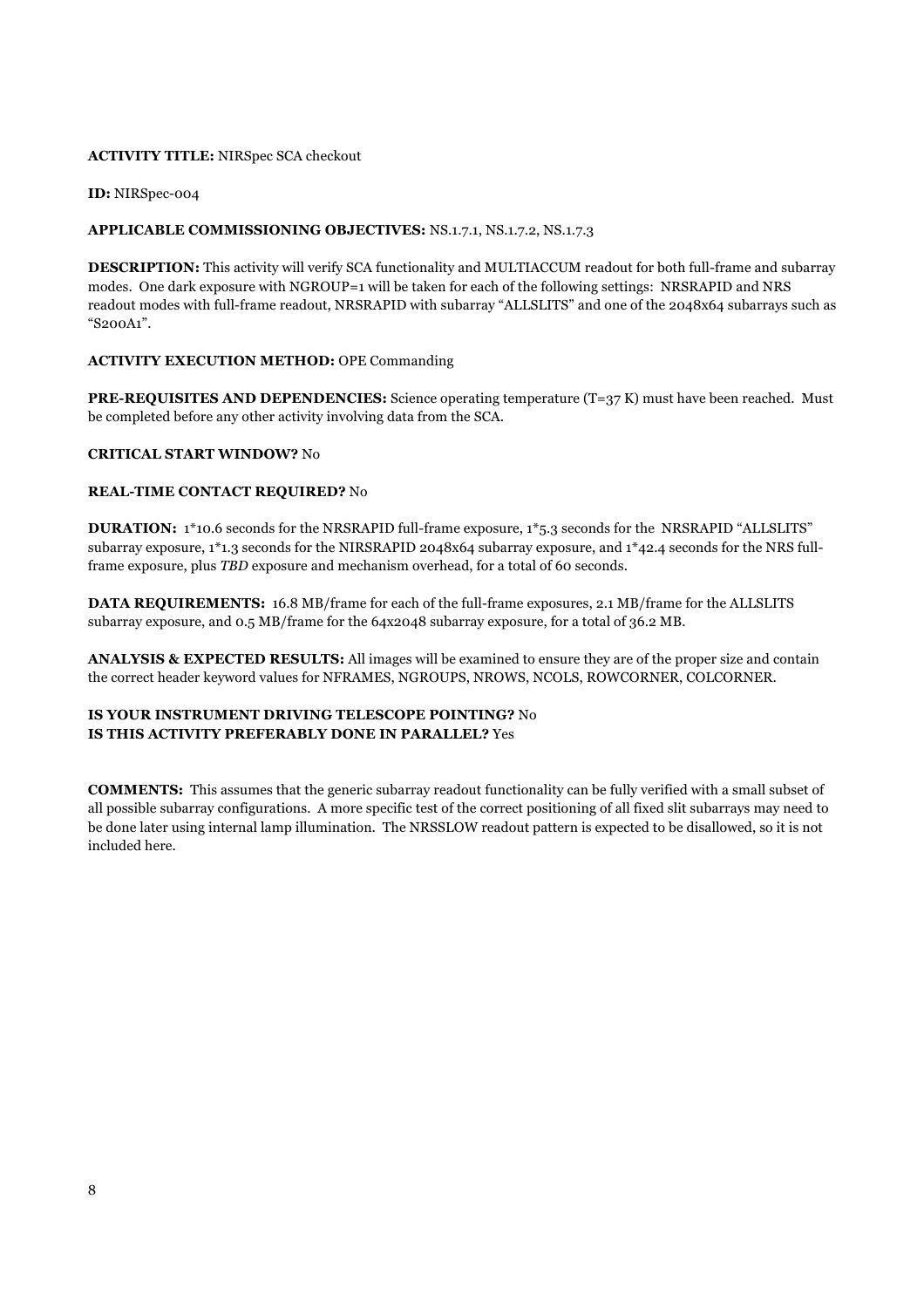# **ACTIVITY TITLE:** FWA characterization

**ID:** NIRSpec-005

# **APPLICABLE COMMISSIONING OBJECTIVES:** NS.1.9

**DESCRIPTION:** The purpose of this activity is to verify basic functionality of the FWA by using the characterization script. The procedure collects data on the filter wheel at each commanded position and provides a dump for inspection on the ground. The FWA starts in the launch position (OPAQUE). The FSW sends a series of mechanism move commands to step the FWA one position at a time through all 8 filter wheel positions in both the FORWARD and REVERSE directions. At each position, the HCBuffer is armed before a move and then dumped after the move.

# **ACTIVITY EXECUTION METHOD:** OPE Commanding

**PRE-REQUISITES AND DEPENDENCIES:** ICE On, FWA in the launch (OPAQUE) position. Must be performed once before and after NIRSpec-006, FWA run-in. Should be close to nominal operating temperature, 37.5 K (*TBC*), and well below the maximum value of the FWA operational range (*TBC*).

#### **CRITICAL START WINDOW?** No

# **REAL-TIME CONTACT REQUIRED?** No

**DURATION:** A move of a single step takes about 14 seconds. Each HCBuffer dump takes about 163 seconds. Thus, the total duration is  $8*2*(14+163) = 47.2$  minutes.

**DATA REQUIREMENTS:** None, only telemetry monitoring.

**ANALYSIS & EXPECTED RESULTS:** The FWA position telemetry will be monitored to ensure correct filter move sequence. Success should be indicated by nominal script execution.

# **IS YOUR INSTRUMENT DRIVING TELESCOPE POINTING?** No **IS THIS ACTIVITY PREFERABLY DONE IN PARALLEL?** No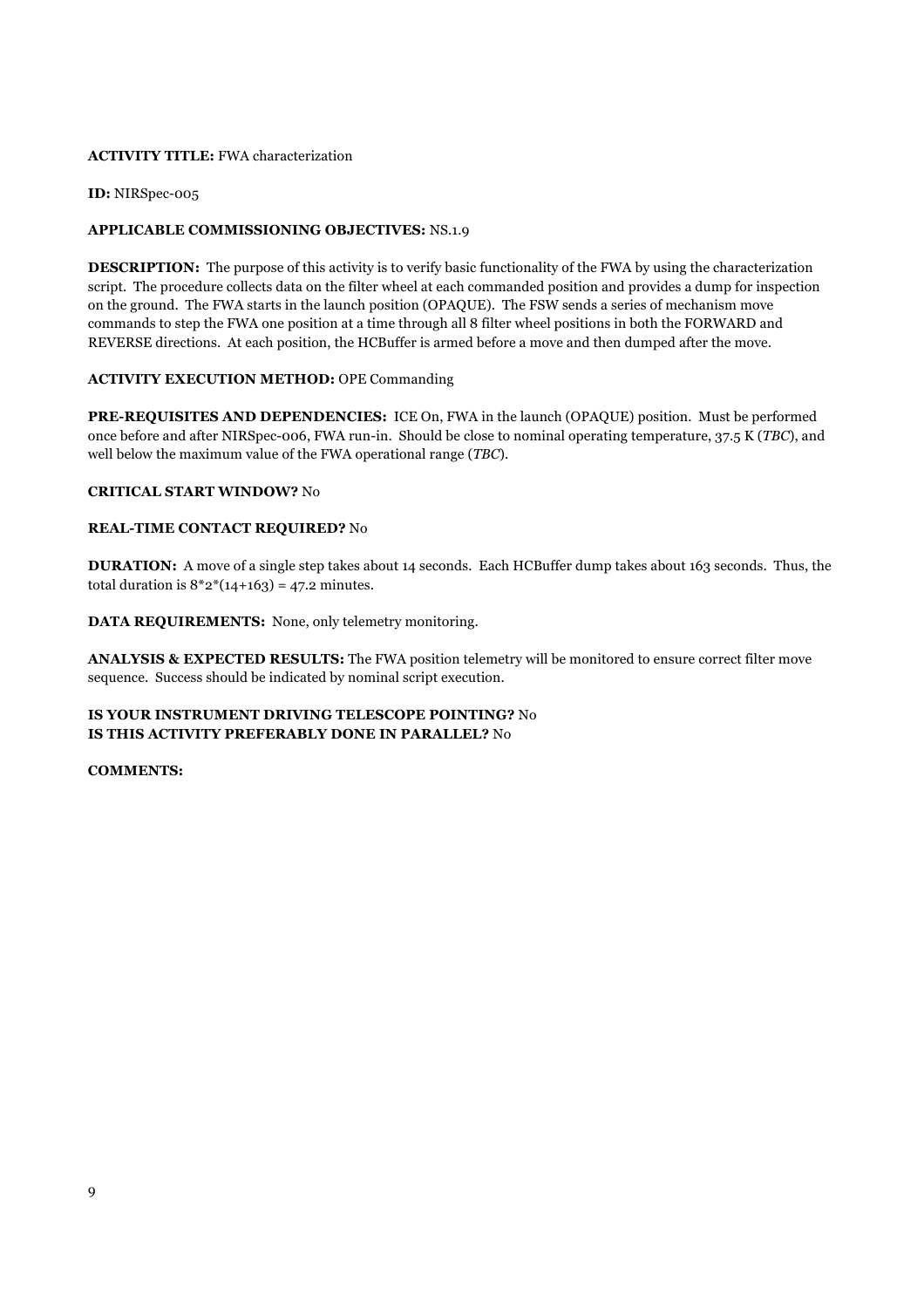### **ACTIVITY TITLE:** FWA run-in

**ID:** NIRSpec-006

# **APPLICABLE COMMISSIONING OBJECTIVES:** NS.1.10

**DESCRIPTION:** The NIRSpec Filter Wheel Assembly must undergo initial run-in cycling to ensure even distribution of lubricant after launch. The FWA starts in the launch position (OPAQUE). The FSW sends a series of mechanism move commands to step the FWA in a sequence to be repeated 49 times in both the FORWARD and REVERSE directions: perform a move of 3 positions forward/reverse, a second move 3 positions forward/reverse in the same direction, and then a third move 2 positions forward/reverse in the same direction (thus returning to the OPAQUE position). A total of 98 (49 clockwise and 49 counterclockwise) revolutions of the wheel will be made.

# **ACTIVITY EXECUTION METHOD:** OPE Commanding

**PRE-REQUISITES AND DEPENDENCIES:** ICE On, FWA in the launch (OPAQUE) position, FWA checkout successfully executed. Should be close to nominal operating temperature, 37.5 K (*TBC*), and well below the maximum value of the FWA operational range (*TBC*).

# **CRITICAL START WINDOW?** No

# **REAL-TIME CONTACT REQUIRED?** No

**DURATION:** A move of a single step takes about 14 seconds, 2 steps 24 seconds, 3 steps 34 seconds. Taking into account the 49 cycles in both directions and the stepping sequence, the total duration is then  $2*49*(2*34sec + 24sec) =$ 150 minutes.

**DATA REQUIREMENTS:** None, only telemetry monitoring.

**ANALYSIS & EXPECTED RESULTS:** The FWA position telemetry will be monitored by the ICSW to ensure correct filter move sequence. Success should be indicated by nominal script execution.

# **IS YOUR INSTRUMENT DRIVING TELESCOPE POINTING?** No **IS THIS ACTIVITY PREFERABLY DONE IN PARALLEL?** No

**COMMENTS:** The duration estimate includes the command execution time only. Additional wait times to prevent excessive warm-up of the wheels will probably need to be included, with values *TBD*. Early ground tests suggest that a different combination of sequential moves may also be necessary to avoid excessive heating; a finalized sequence awaits further testing.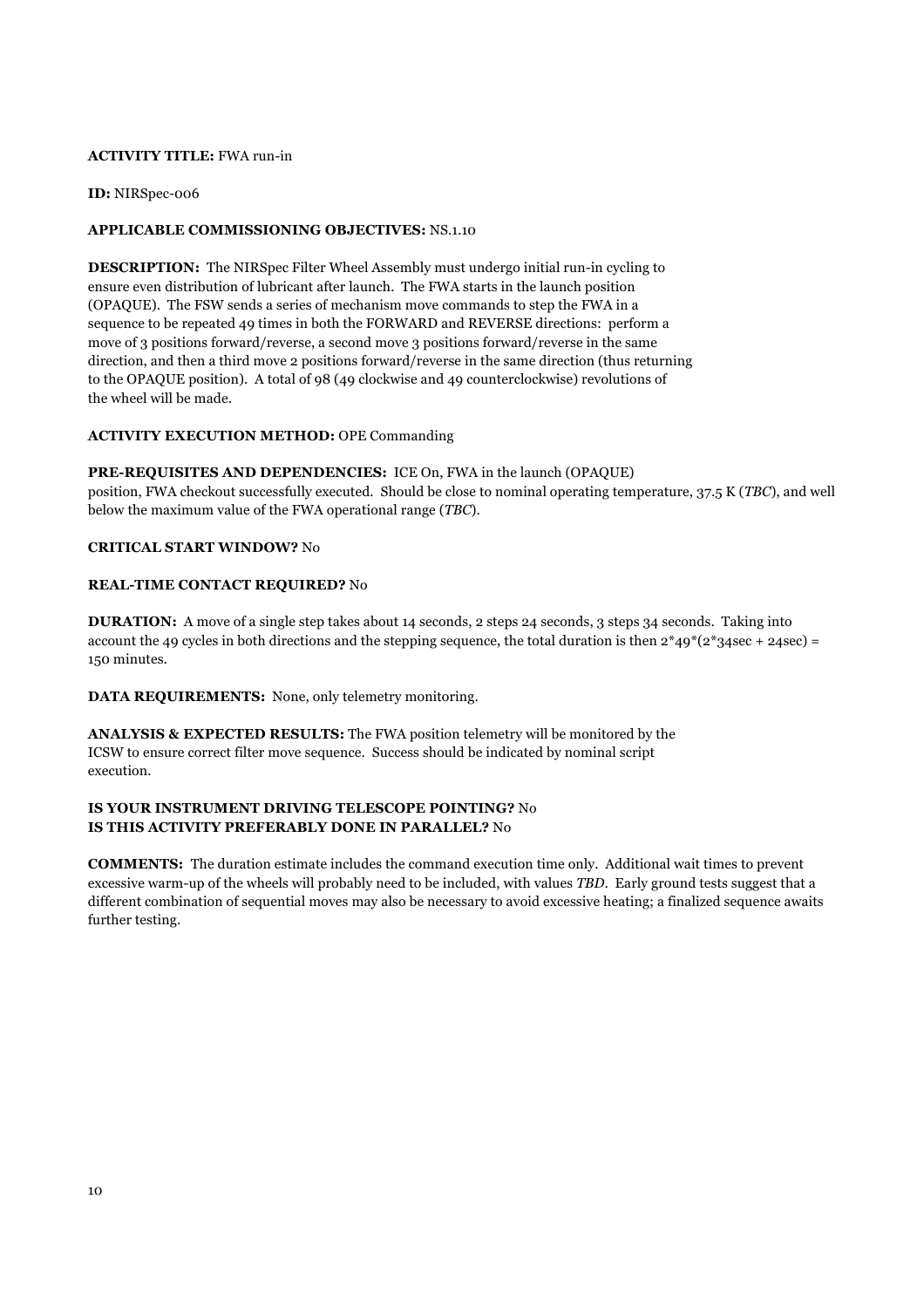# **ACTIVITY TITLE:** GWA characterization

**ID:** NIRSpec-007

# **APPLICABLE COMMISSIONING OBJECTIVES:** NS.1.11

**DESCRIPTION:** The purpose of this activity is to establish a data basis for initial in-orbit grating wheel characteristics to support later anomaly analysis and troubleshooting. The procedure collects data on the grating wheel voltages, currents, temperature, and position for each movement and provides a dump for record and inspection on the ground. The GWA starts in the launch position (PRISM). The FSW sends a series of mechanism move commands to step the GWA one position at a time. The GWA will be commanded through all 8 grating wheel positions in both the FORWARD and REVERSE directions. At each position, the HCBuffer is armed before a move and then dumped after the move. The GWA tilt is also acquired after each step.

# **ACTIVITY EXECUTION METHOD:** OPE Commanding

**PRE-REQUISITES AND DEPENDENCIES:** ICE On, GWA in the launch (PRISM) position. Must be performed once before and after NIRSpec-008, GWA run-in. Should be close to nominal operating temperature, 37.5 K (*TBC*), and well below the maximum value of the GWA operational range (*TBC*).

# **CRITICAL START WINDOW?** No

# **REAL-TIME CONTACT REQUIRED?** No

**DURATION:** A move of a single step takes about 14 seconds. Each HCBuffer dump takes about 163 seconds, and acquisition of the GWA tilt takes about 29 seconds. Thus, the total duration is  $8*2*(14+163+29) = 55$  minutes.

**DATA REQUIREMENTS:** None, only telemetry monitoring.

**ANALYSIS & EXPECTED RESULTS:** The GWA position telemetry will be monitored by the ICSW to ensure correct filter move sequence. Success should be indicated by nominal script execution.

# **IS YOUR INSTRUMENT DRIVING TELESCOPE POINTING?** No **IS THIS ACTIVITY PREFERABLY DONE IN PARALLEL?** No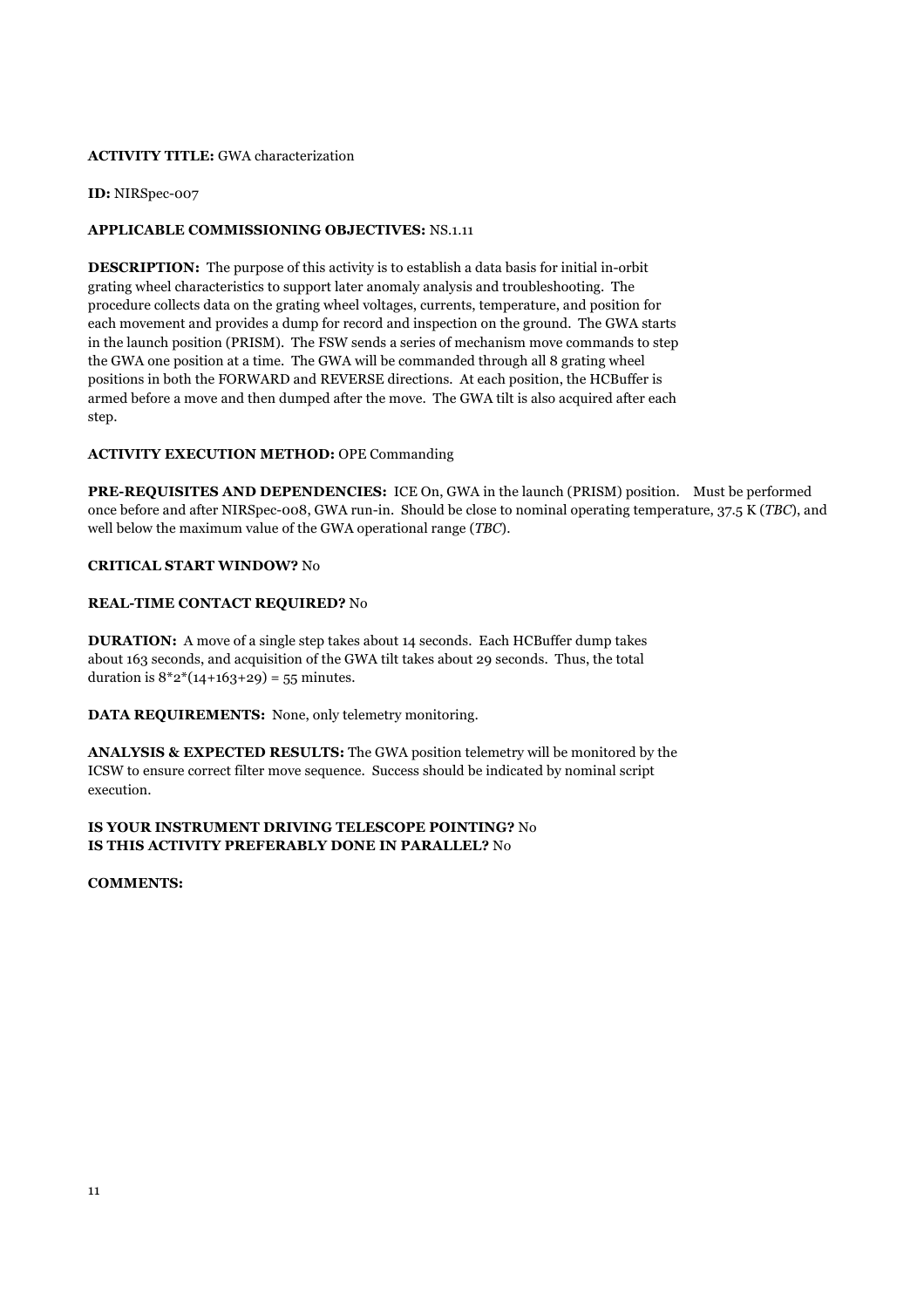### **ACTIVITY TITLE:** GWA run-in

**ID:** NIRSpec-008

# **APPLICABLE COMMISSIONING OBJECTIVES:** NS.1.12

**DESCRIPTION:** The NIRSpec Grating Wheel Assembly must undergo initial run-in cycling to ensure even distribution of lubricant after launch. The GWA starts in the launch position (PRISM). The FSW sends a series of mechanism move commands to step the GWA in a sequence to be repeated 49 times in both the FORWARD and REVERSE directions: perform a move of 3 positions forward/reverse, a second move 3 positions forward/reverse in the same direction, and then a third move 2 positions forward/reverse in the same direction (thus returning to the PRISM position). A total of 98 (49 clockwise and 49 counterclockwise) revolutions of the wheel will be made.

# **ACTIVITY EXECUTION METHOD:** OPE Commanding

**PRE-REQUISITES AND DEPENDENCIES:** ICE On, GWA in the launch (PRISM) position, GWA checkout successfully executed. Should be close to nominal operating temperature, 37.5 K (*TBC*), and well below the maximum value of the GWA operational range (42 K, *TBC*).

# **CRITICAL START WINDOW?** No

# **REAL-TIME CONTACT REQUIRED?** No

**DURATION:** A move of a single step takes about 14 seconds, 2 steps 24 seconds, 3 steps 34 seconds. Taking into account the 49 cycles in both directions and the stepping sequence, the total duration is then  $2*49*(2*34sec + 24sec) =$ 150 minutes.

**DATA REQUIREMENTS:** None, only telemetry monitoring.

**ANALYSIS & EXPECTED RESULTS:** The GWA position telemetry will be monitored by the ICSW to ensure correct filter move sequence. Success should be indicated by nominal script execution.

# **IS YOUR INSTRUMENT DRIVING TELESCOPE POINTING?** No **IS THIS ACTIVITY PREFERABLY DONE IN PARALLEL?** No

**COMMENTS:** The duration estimate includes the command execution time only. Additional wait times to prevent excessive warm-up of the wheels will probably need to be included, with values *TBD*. Early ground tests suggest that a different combination of sequential moves may also be necessary to avoid excessive heating; a finalized sequence awaits further testing.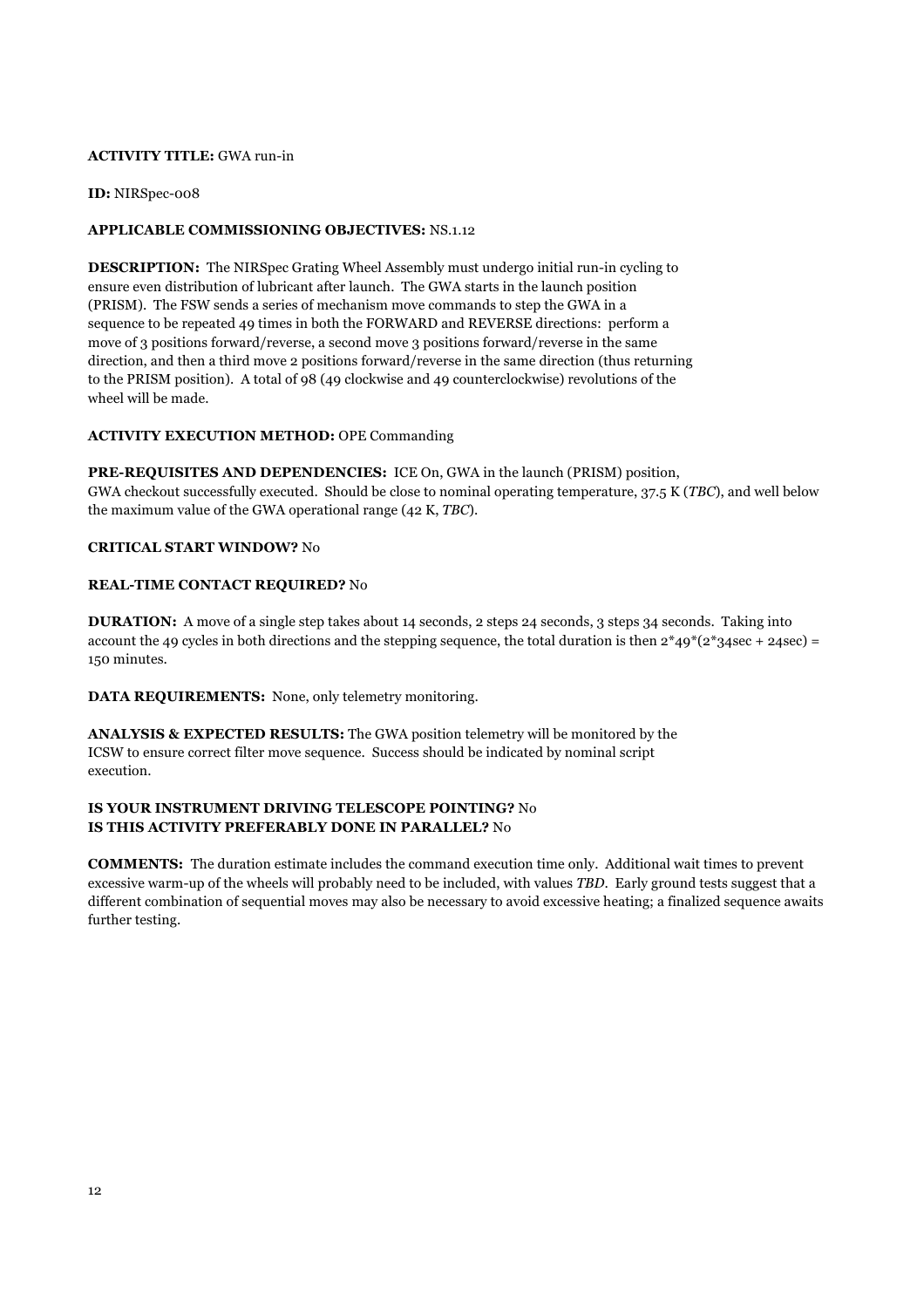# **ACTIVITY TITLE:** RMA checkout

**ID:** NIRSpec-009

# **APPLICABLE COMMISSIONING OBJECTIVES:** NS.1.13

**DESCRIPTION:** This activity serves as an initial verification of the basic functionality of the NIRSpec Refocus Mechanism Assembly. The RMA starts in the launch position. First, a manual telemetry request is sent in order to check the TM acquisition chain. The Hall position sensor voltage must be checked to verify that it is in the expected range for the launch position. Then, the ICSW is commanded to move the RMA FORWARD 360 steps, with the HC buffer activated in order to get a first reference data set. Once the movement is complete and the buffer has been dumped, a manual telemetry request is made to confirm the position sensor signal. Next, the RMA is commanded to move FORWARD 10140 steps to a position just behind the MID position; a second command is sent to move it REVERSE to the MID position (this is done because testing has shown that moves are more repeatable in the REVERSE direction). Another manual telemetry request must be made to verify that the user increment counter is in the expected range (9200 +/- 100 steps; *TBC*), and then the counter should be reset.

# **ACTIVITY EXECUTION METHOD:** OPE Commanding

**PRE-REQUISITES AND DEPENDENCIES:** RMA temperature must be below the operational limit of 42 K *(TBC)*. ICE On, RMA in the launch position. Must precede the RMA characterization (NIRSpec-010).

# **CRITICAL START WINDOW?** No

# **REAL-TIME CONTACT REQUIRED?** Yes

**DURATION:** 11800 steps / 60 steps/second RMA movement duration + 163 seconds HC buffer download = 26 minutes.

**DATA REQUIREMENTS:** None, only telemetry monitoring.

**ANALYSIS & EXPECTED RESULTS:** The RMA position telemetry will be monitored from the ground. Each movement must be manually confirmed before the next one is commanded.

# **IS YOUR INSTRUMENT DRIVING TELESCOPE POINTING?** No **IS THIS ACTIVITY PREFERABLY DONE IN PARALLEL?** No

**COMMENTS:** Duration estimate does not include any delays in telemetry monitoring and response, which is likely to be longer than the actual mechanism movement and HBC dump.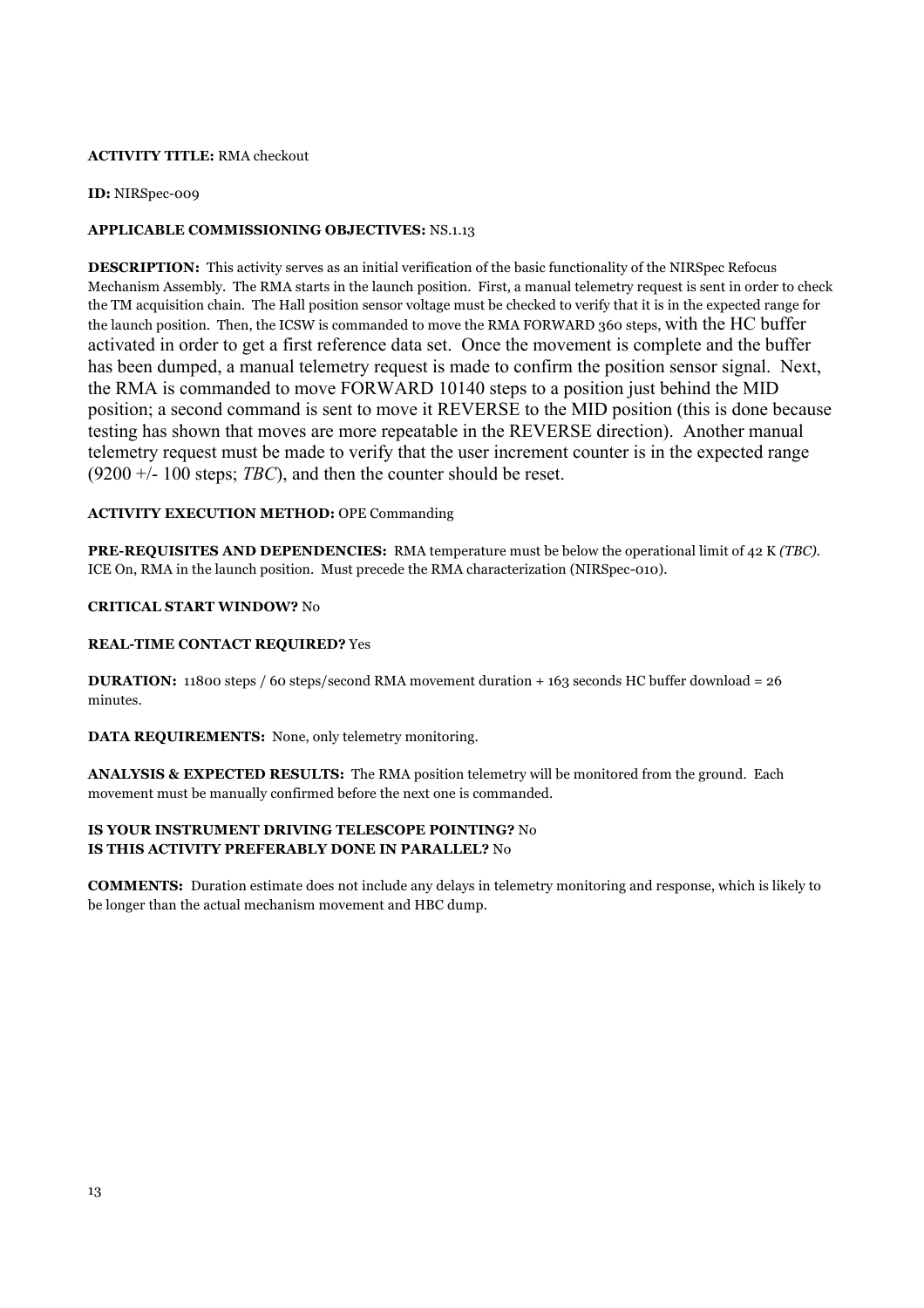# **ACTIVITY TITLE:** RMA characterization

#### **ID:** NIRSpec-010

# **APPLICABLE COMMISSIONING OBJECTIVES:** NS.1.13

**DESCRIPTION:** This activity provides a more detailed test of the on-orbit RMA performance. There are two steps: motorization margin, which verifies the minimum operable drive current, and step loss characterization, which verifies that step losses are in an acceptable range. The RMA starts in the MID position. For step 1, the drive current is configured to 55 mA (*TBC*), and the RMA is then commanded to move with the following intervals: 360 steps FORWARD, 3000 steps FORWARD, 3000 steps REVERSE, 360 steps REVERSE. After each movement, the Hall position sensor and the increment counter are recorded and checked against the expected values. If the proper values are not obtained (e.g., the drive current was too low to provide proper movement of the mechanism), the drive current will be increased by 5 mA (*TBC*) and the run repeated. For step 2, the drive current is configured to the nominal operational value of 122 mA. The RMA is commanded to move to the MID position, followed by a REVERSE move of 230 steps, and the position sensor is recorded. A series of back-and-forth move commands are then sent in order to test for step losses: FORWARD and REVERSE 200 steps, FORWARD 20 steps and REVERSE 200 steps (repeated 10 times), and REVERSE 20 steps and FORWARD 200 steps (repeated 10 times). After each set of FORWARD and REVERSE movements, the position sensor value is compared to the value before the movement to verify that any step losses are in the acceptable range (< 1 mV, or about 5 steps; *TBC*).

# **ACTIVITY EXECUTION METHOD:** OPE Commanding

**PRE-REQUISITES AND DEPENDENCIES:** RMA temperature must be below the operational limit of 42 K *(TBC)*. The RMA checkout (NIRSpec-009) must have successfully completed. Must precede the focus determination activity (NIRSpec-018).

# **CRITICAL START WINDOW?** No

# **REAL-TIME CONTACT REQUIRED?** Yes

**DURATION:** 9780 steps / 60 steps/second RMA movement duration = 3 minutes.

**DATA REQUIREMENTS:** None, only telemetry monitoring.

**ANALYSIS & EXPECTED RESULTS:** The RMA position and counter telemetry will be monitored from the ground and compared with expected values. Each movement must be manually confirmed before the next one is commanded.

#### **IS YOUR INSTRUMENT DRIVING TELESCOPE POINTING?** No **IS THIS ACTIVITY PREFERABLY DONE IN PARALLEL?** No

**COMMENTS:** Duration estimate does account for any delays in telemetry monitoring and response, which are likely to be longer than the actual mechanism movement.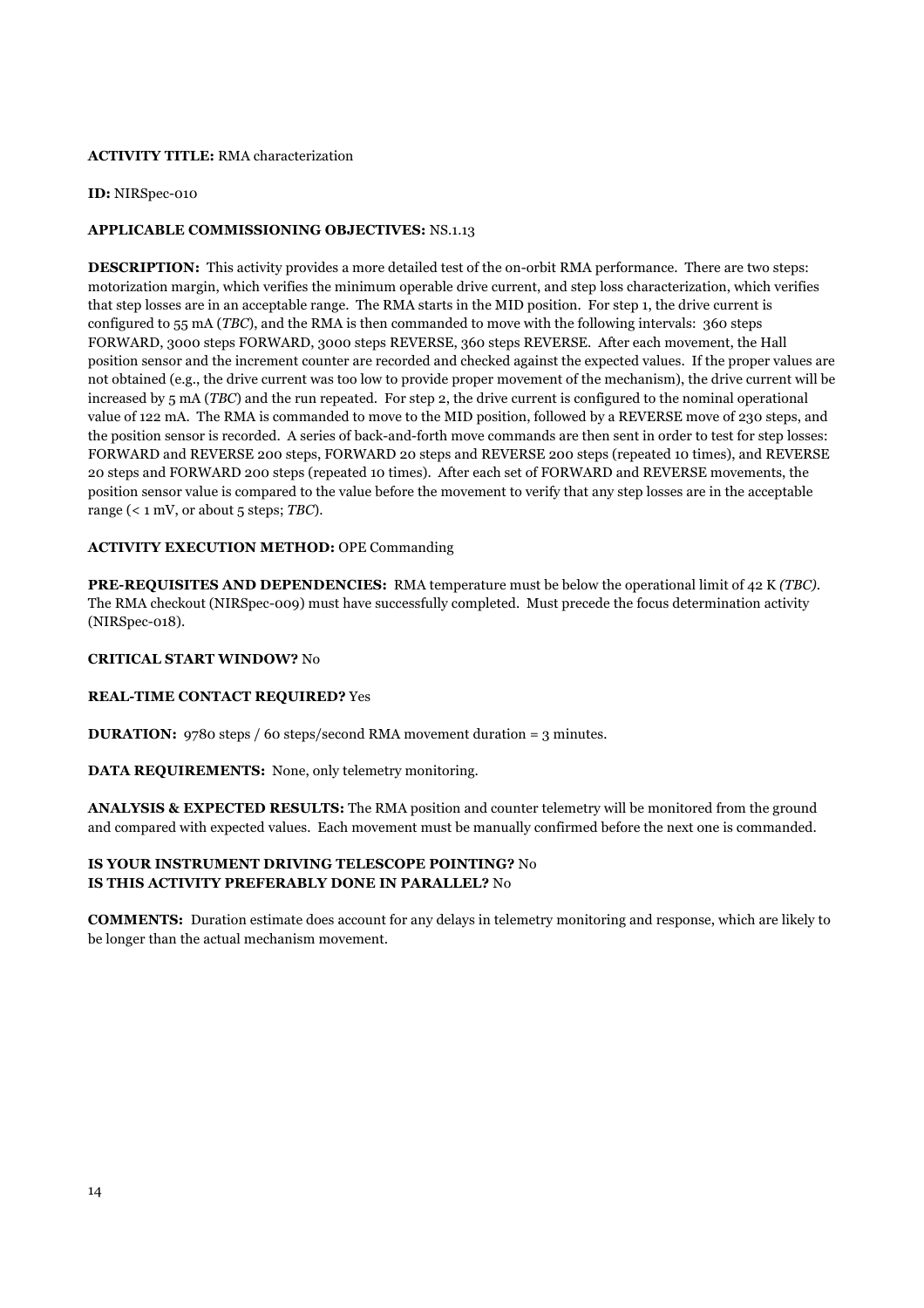# **ACTIVITY TITLE:** NIRSpec FPA thermal stability

**ID:** NIRSpec-011

# **APPLICABLE COMMISSIONING OBJECTIVES:** NS.1.6

**DESCRIPTION:** This activity will verify that the NIRSpec FPA temperature control is within the required limits (+/- 20) mK over a 1008s exposure). Dark exposures will be taken in NRS mode with total integration times of 1072 seconds, and 4 integrations per exposure for more robust statistics.

# **ACTIVITY EXECUTION METHOD:** OPE commanding

**PRE-REQUISITES AND DEPENDENCIES:** OA and FPA temperature must be stable and in the nominal science operating range (T=36-40 K). NIRSpec-004 (NIRSpec SCA checkout) must have successfully executed. Must be done before NIRSpec-021 (NIRSpec darks).

# **CRITICAL START WINDOW?** No

# **REAL-TIME CONTACT REQUIRED?** No

**DURATION:**  $(25+1 \text{ groups} * 42.9 \text{ seconds/group} + 1 \text{ minute readout overhead}) * 4 \text{ integrations} = 80 \text{ minutes}$ 

**DATA REQUIREMENTS:** 16.8 MB/group \* 25 groups/integration \* 4 integrations/exposure = 1.7 GB

**ANALYSIS & EXPECTED RESULTS:** Success should be indicated by successful script execution and receipt of the data. The FPA temperature will be monitored from the telemetry stream to measure its variation over each exposure. The dark exposures will also be analyzed in order to check for any anomalous signal.

# **IS YOUR INSTRUMENT DRIVING TELESCOPE POINTING?** No **IS THIS ACTIVITY PREFERABLY DONE IN PARALLEL?** Yes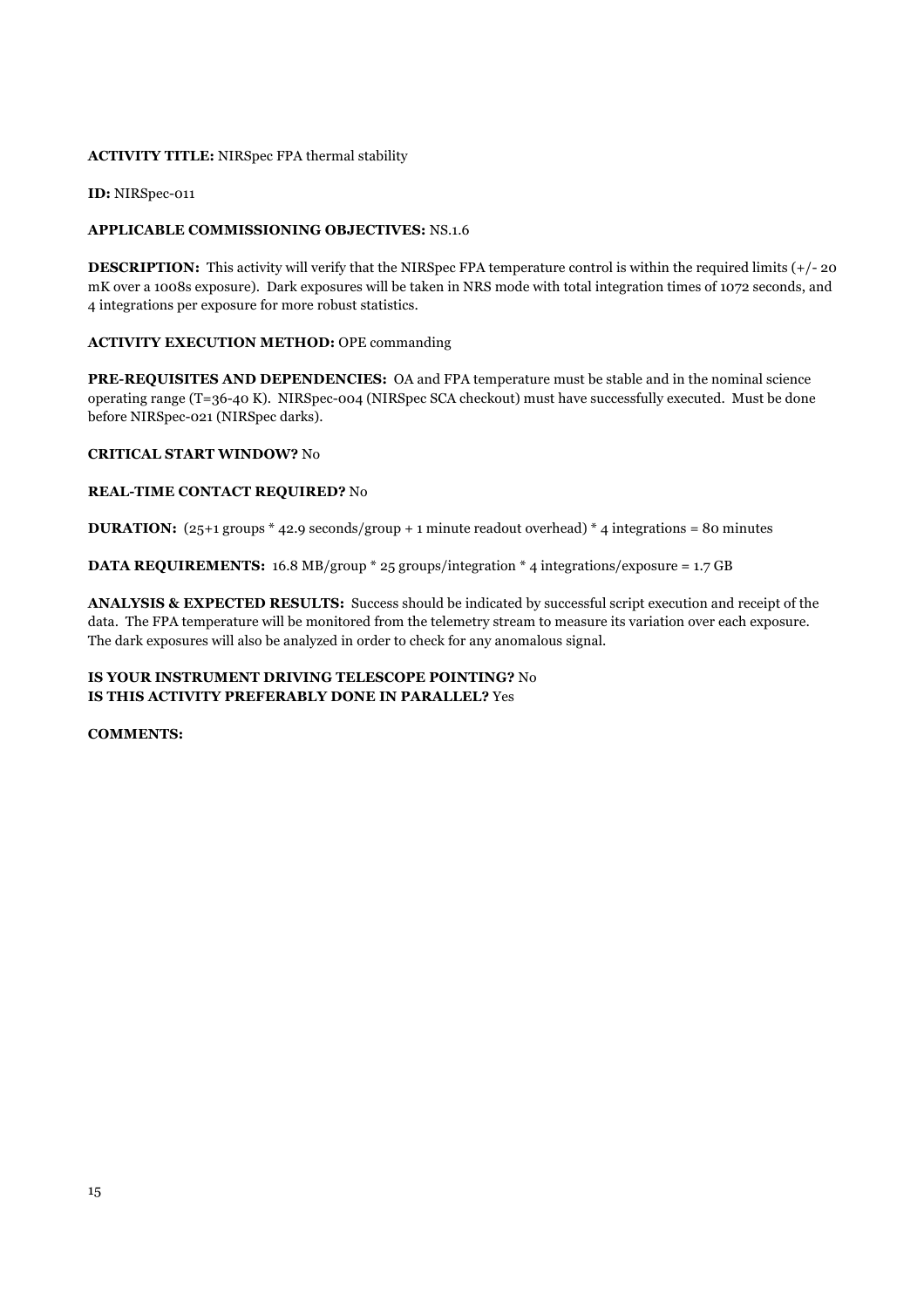# **ACTIVITY TITLE:** NIRSpec CAA checkout

**ID:** NIRSpec-012

# **APPLICABLE COMMISSIONING OBJECTIVES:** NS.1.15

**DESCRIPTION:** This activity serves as an initial verification of the basic functionality of the NIRSpec Calibration Assembly (CAA). The ICSW will be commanded to switch on each of the CAA lamps in turn. The telemetry will be monitored to verify that the voltage and current of each lamp is nominal.

# **ACTIVITY EXECUTION METHOD:** Ground command

**PRE-REQUISITES AND DEPENDENCIES:** CAA temperature must be below the operational limit of *TBD* K. Must precede any other activity that includes operation of the CAA.

# **CRITICAL START WINDOW?** No

# **REAL-TIME CONTACT REQUIRED?** No?

**DURATION:** 5 minutes CAA turn-on time + 0.3 minutes \* 11 lamp on/off time +1.5 minutes instrument off time = 10 minutes.

**DATA REQUIREMENTS:** None, only telemetry monitoring.

**ANALYSIS & EXPECTED RESULTS:** The CAA telemetry will be monitored from the ground to ensure nominal lamp current and voltages.

# **IS YOUR INSTRUMENT DRIVING TELESCOPE POINTING?** No **IS THIS ACTIVITY PREFERABLY DONE IN PARALLEL?** No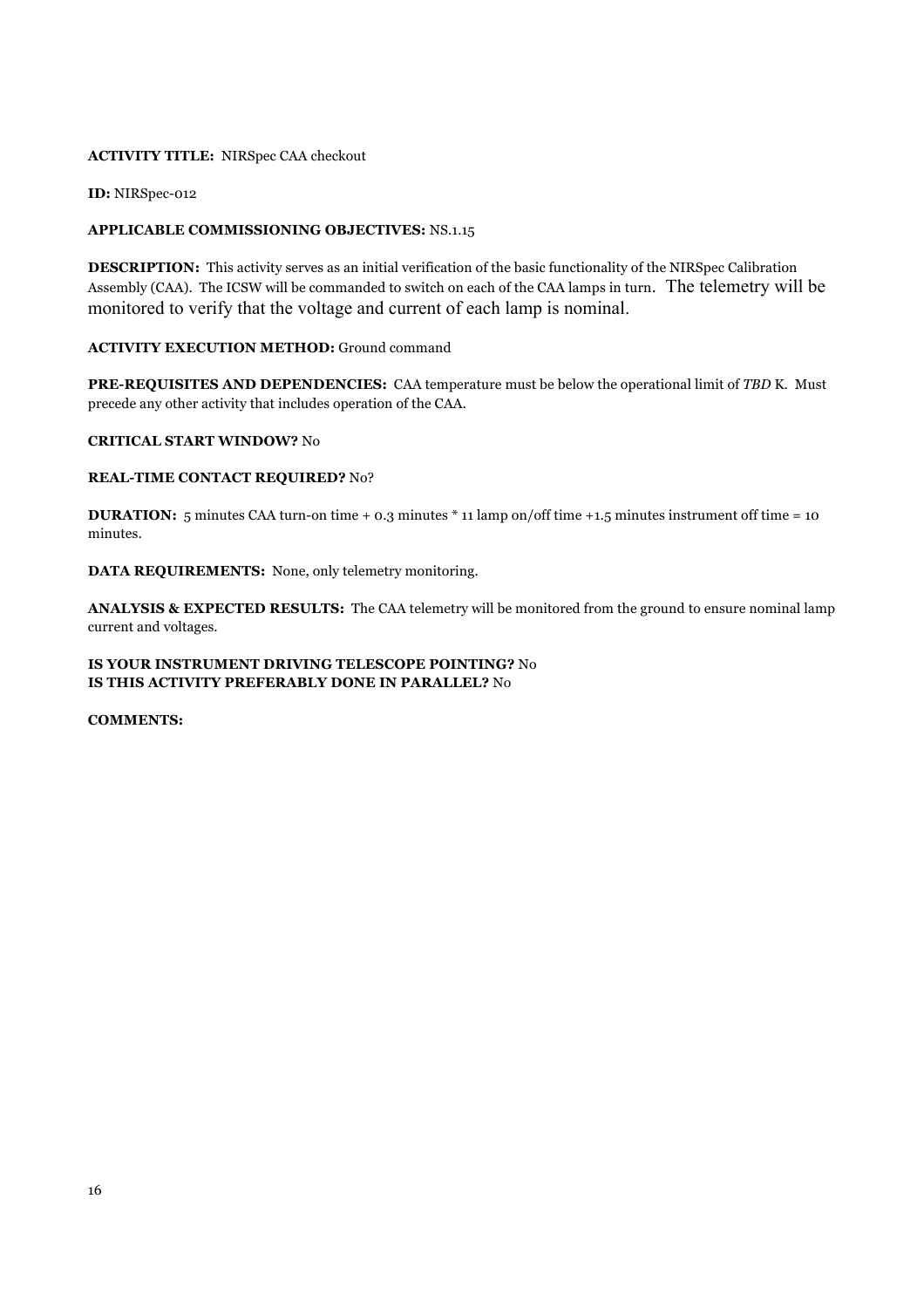# **ACTIVITY TITLE:** NIRSpec CAA lamp brightness

**ID:** NIRSpec-013

# **APPLICABLE COMMISSIONING OBJECTIVES:** NS.4.7.1

**DESCRIPTION:** This activity will obtain test exposures with each of the CAA lamps to measure their brightness levels. FILTER set to OPAQUE. Data will be taken with the appropriate CAA continuum or line source and grating position (FLAT1/FLAT4/LINE1/SRS with G140M/H, FLAT2/LINE2 with G235M/H, FLAT3/LINE3 with G395M/H, FLAT5/LINE4 with PRISM), using the IFU and two MSA long slit configurations sampling different positions in the FOV. The TEST lamp will also be observed in IMAGE mode. For all of the dispersive elements, lamps, and apertures, a total of 55 exposures will be taken. The calibrations for each aperture should follow this sequence in order to minimize mechanism movement: select the aperture (IFU, MSA long slit, or MSA ALL OPEN), select a grating, cycle through all of the corresponding continuum and line lamps, move to the next grating and cycle through all corresponding lamps, and repeat until all dispersive elements have been used for each of the three apertures. NRSRAPID readout with exposure times of about 40 seconds will be used for all exposures.

# **ACTIVITY EXECUTION METHOD:** OPE Commanding

**PRE-REQUISITES AND DEPENDENCIES:** OA and FPA temperature must be stable and in the nominal science operating range (T=36-40 K). GWA and FWA characterization (NIRSPEC-005 and 007), CAA checkout (NIRSPEC-012), and SCA checkout (NIRSPEC-004) must have been completed. Must be done before any other activities involving use of the CAA.

# **CRITICAL START WINDOW?** No

# **REAL-TIME CONTACT REQUIRED?** No

**DURATION:** 1 minute MSA configuration time  $*$  3 configurations + 14s  $*$  22 grating wheel movement time + 5 minutes  $*$  55 CAA turn-on time + 0.3 minutes  $*$  55 lamp on/off time + 1.5 minutes instrument off time + 42 s exposure time  $*$  55 exposures = 5.7 hours total duration.

**DATA REQUIREMENTS:** 16.8 MB/group \* 3 groups/exposure \* 55 exposures = 2.8 GB

**ANALYSIS & EXPECTED RESULTS:** Success should be indicated by successful script execution and receipt of the data. The brightness of each lamp will be characterized for each spectroscopic configuration and aperture by measuring the detected flux and comparing with ground data.

# **IS YOUR INSTRUMENT DRIVING TELESCOPE POINTING?** No **IS THIS ACTIVITY PREFERABLY DONE IN PARALLEL?** No

**COMMENTS:** These measurements are crucial to determining optimal exposure times for all subsequent observations involving CAA lamp exposures. Thus, a minimum of 48 hours needs to be included in the timeline between this activity and the next scheduled activity that uses the CAA for analysis of this data and any editing of subsequent exposure parameters.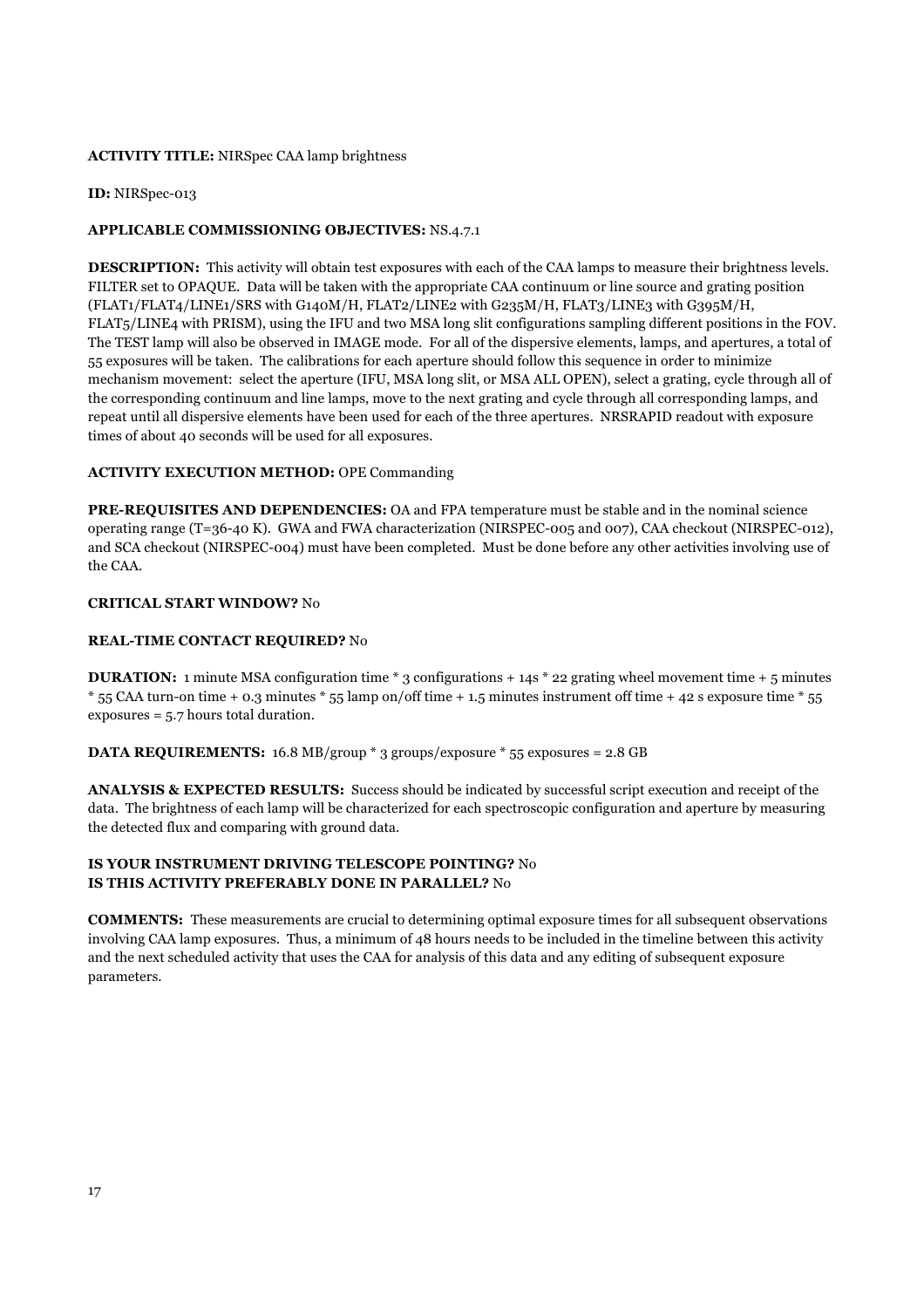# **ACTIVITY TITLE:** NIRSpec MSA shorts detection

**ID:** NIRSpec-014

# **APPLICABLE COMMISSIONING OBJECTIVES:** NS.1.17

**DESCRIPTION:** The MSA shorts detection engineering script will be run to identify shorted pairs of adjacent shutter rows or columns, or shorts between rows and columns. The existing zero-potential and tri-state masks are used to avoid rediscovering previously known and masked shorts. In order of execution for each MSA quadrant: 365 side 0V short detection and masking, 171 side 0V short detection and masking, 365 side tri-state short detection, 171 side tri-state short detection. If less than 10 *(TBC)* new shorts are found, the script updates the mask file and sends it to the ground. If more than 10 *(TBC)* new shorts are found, the script will exit by safing the instrument (note that very few if any new shorts are expected through the lifetime of the mission). Tri-state shorts are identified but are not automatically masked; an assessment will be made on the ground whether they draw an unsafe amount of current.

# **ACTIVITY EXECUTION METHOD:** OPE Commanding

**PRE-REQUISITES AND DEPENDENCIES:** Must be done after MSS launch lock release. It is preferable, but not required, to be close to operating temperature (T=36-40 K).

# **CRITICAL START WINDOW?** No

# **REAL-TIME CONTACT REQUIRED?** No

**DURATION:** About 2 hours *(TBC)*.

**DATA REQUIREMENTS:** None, only telemetry monitoring.

**ANALYSIS & EXPECTED RESULTS:** Success will be indicated by successful execution of the script.

# **IS YOUR INSTRUMENT DRIVING TELESCOPE POINTING?** No **IS THIS ACTIVITY PREFERABLY DONE IN PARALLEL?** Yes

**COMMENTS:** This is not a high-priority activity. The script will be run during normal operations only if telemetry trending indicates elevated current that may be a result of new shorts. The activity should be done as a parallel; if that is not possible and there are scheduling constraints, it can be skipped with no consequence to instrument health or commissioning goals.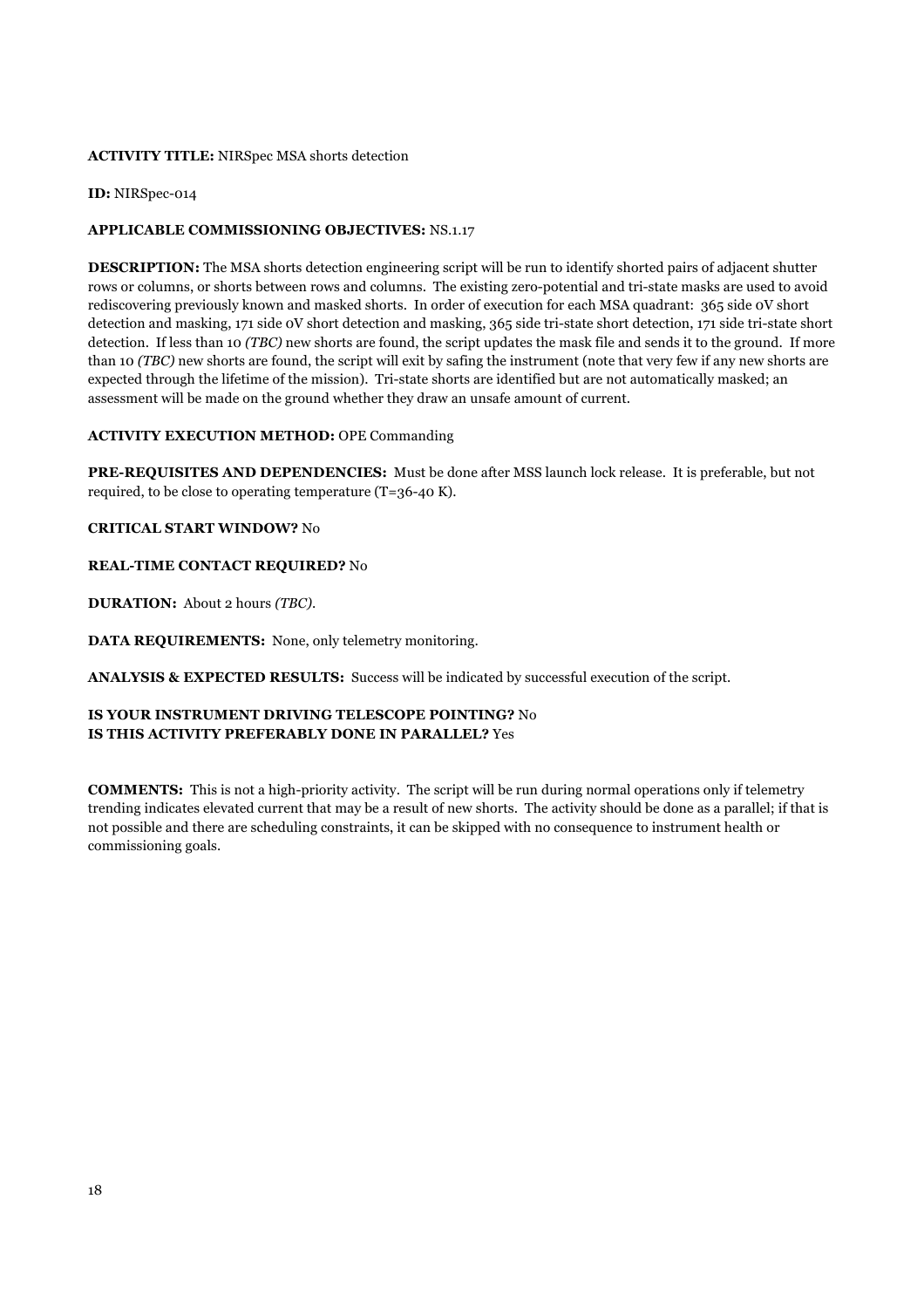# **ACTIVITY TITLE:** NIRSpec MSA shutter failure and contrast characterization

**ID:** NIRSpec-015

# **APPLICABLE COMMISSIONING OBJECTIVES:** NS.1.16, NS.1.17, NS.1.18

**DESCRIPTION:** Deep exposures with the CAA "TEST" internal lamp will be taken with the MSA configured to ALL CLOSED to determine the number and location of failed open shutters and measure the contrast ratio for all shutters. Exposure times must be long enough to enable characterization of contrasts as high as 104. Shallow exposures with the same lamp will be taken with the MSA configured to ALL OPEN to determine the number and location of failed closed shutters, as well as to provide reference images for the contrast measurements.

# **ACTIVITY EXECUTION METHOD:** OPE Commanding

**PRE-REQUISITES AND DEPENDENCIES:** OA and FPA temperature must be stable and in the nominal science operating range  $(T=36-40 \text{ K})$ . CAA lamp brightness (NIRSPEC-013) must have successfully executed. Must be done before any other activity involving the MSA.

# **CRITICAL START WINDOW?** No

# **REAL-TIME CONTACT REQUIRED?** No

**DURATION:** 1 minute exposure time for ALL OPEN configuration + 16 minutes exposure time for ALL CLOSED configuration + 1 minute  $*$  2 MSA configuration time + 5 minutes CAA turn-on time + 0.3 minutes  $*$  2 lamp on/off time + 1.5 minutes instrument off time = 30 minutes total duration.

**DATA REQUIREMENTS:** 16.8 MB/group \* (3 groups \* 1 exposure all open + 90 groups \* 1 exposure all closed) = 1.6 GB

**ANALYSIS & EXPECTED RESULTS:** Success will be indicated by successful script execution. The images will be examined to identify all failed closed shutters and failed open shutters (those that do not meet the contrast spec). Contrast values for all shutters will be determined by comparing the deep exposure taken with the MSA all closed to the exposure taken with the MSA all open.

# **IS YOUR INSTRUMENT DRIVING TELESCOPE POINTING?** No **IS THIS ACTIVITY PREFERABLY DONE IN PARALLEL?** No

**COMMENTS:** This activity will provide a baseline for subsequent failed shutter checks to be done periodically throughout the mission in order to monitor the long-term health of the MSA. Note that these data will not provide any constraint on any wavelength dependence of the shutter constrast since the "TEST" lamp is a broad spectrum source (the other lamps are too bright); observations of celestial sources would be needed for that. This activity will also serve as a functional verification of MSA shutter operation.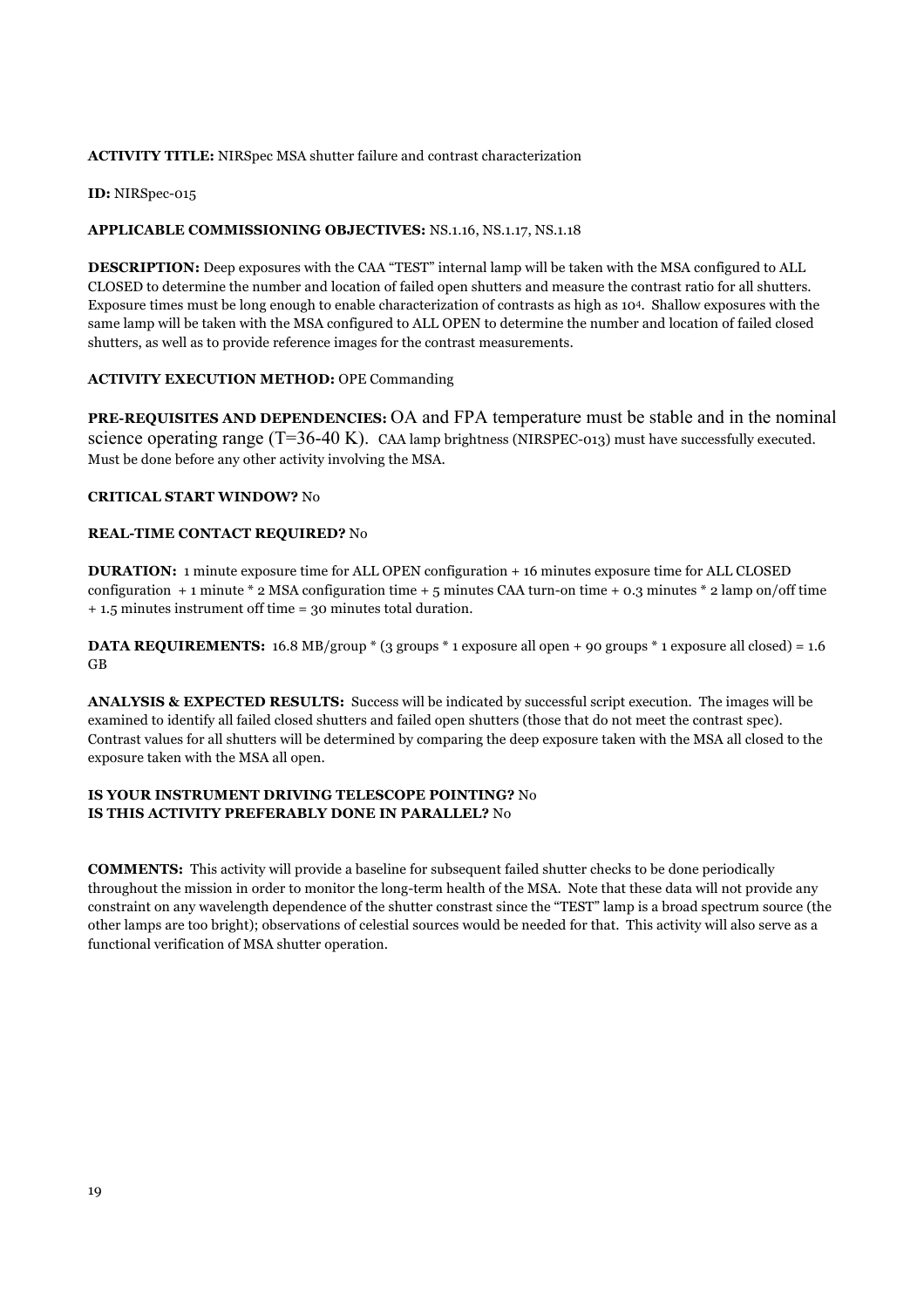# **ACTIVITY TITLE:** NIRSpec target acquisition verification

**ID:** NIRSpec-016

# **APPLICABLE COMMISSIONING OBJECTIVES:** NS.2.1

**DESCRIPTION:** During this activity we will perform observations to verify the default target acquisition (TA) procedure. The LMC calibration field will be observed in imaging mode (MSA set to ALL OPEN, GRATING=MIRROR, FILTER=110W). A set of 10-20 bright stars will be selected as reference stars to be used during target acquisition. The TA will be accomplished as normally part of a spectroscopic observation; however, we do not need spectroscopic data for this activity. After TA, a total of 4 imaging observations will be taken with a 2x2 dither pattern separated by 0.05" (roughly a quarter of the width of the open area of a shutter), in order to measure the average positional accuracy over the FOV. The TA confirmation image and subsequent dithered images will be compared with the commanded pointing to assess the overall accuracy of the TA procedure. The on-board TA script calculations will be checked using the acquisition images and the internal flat image used for the slit centroiding part of the procedure.

# **ACTIVITY EXECUTION METHOD:** OPE Commanding

**PRE-REQUISITES AND DEPENDENCIES:** OA and FPA temperature must be stable and in the nominal science operating range (T=36-40 K). Best instrument focus must have been determined and set (NIRSPEC-018). Astrometric calibration and FGS-NIRSpec alignment activities (NIRSPEC-019 and 020) must have successfully executed, with updated coordinate transformation tables uploaded to the on-board scripts and incorporated into the PPS in time for the final planning of this activity *(at least one week lead time)*. Must be done before any spectroscopic observations of external sources.

# **CRITICAL START WINDOW?** No

#### **REAL-TIME CONTACT REQUIRED?** No

**DURATION:** 10 min (*TBR*) TA sequence duration plus the dithered image exposure time 3+1 groups \* 1 frame/group \* 10.6 seconds/frame \* 1 integration/exposure \* 4 exposures = 13 minutes.

**DATA REQUIREMENTS:** 16.8 MB/group \* 3 groups/integration \* 1 integration/exposure \* 4 exposures = 202 MB.

**ANALYSIS & EXPECTED RESULTS:** Point source positions and fluxes will be measured from the TA confirmation and dithered images and compared to the expected values. Point source positions will be measured in the acquisition images to test the TA script calculations.

# **IS YOUR INSTRUMENT DRIVING TELESCOPE POINTING?** Yes **IS THIS ACTIVITY PREFERABLY DONE IN PARALLEL?** No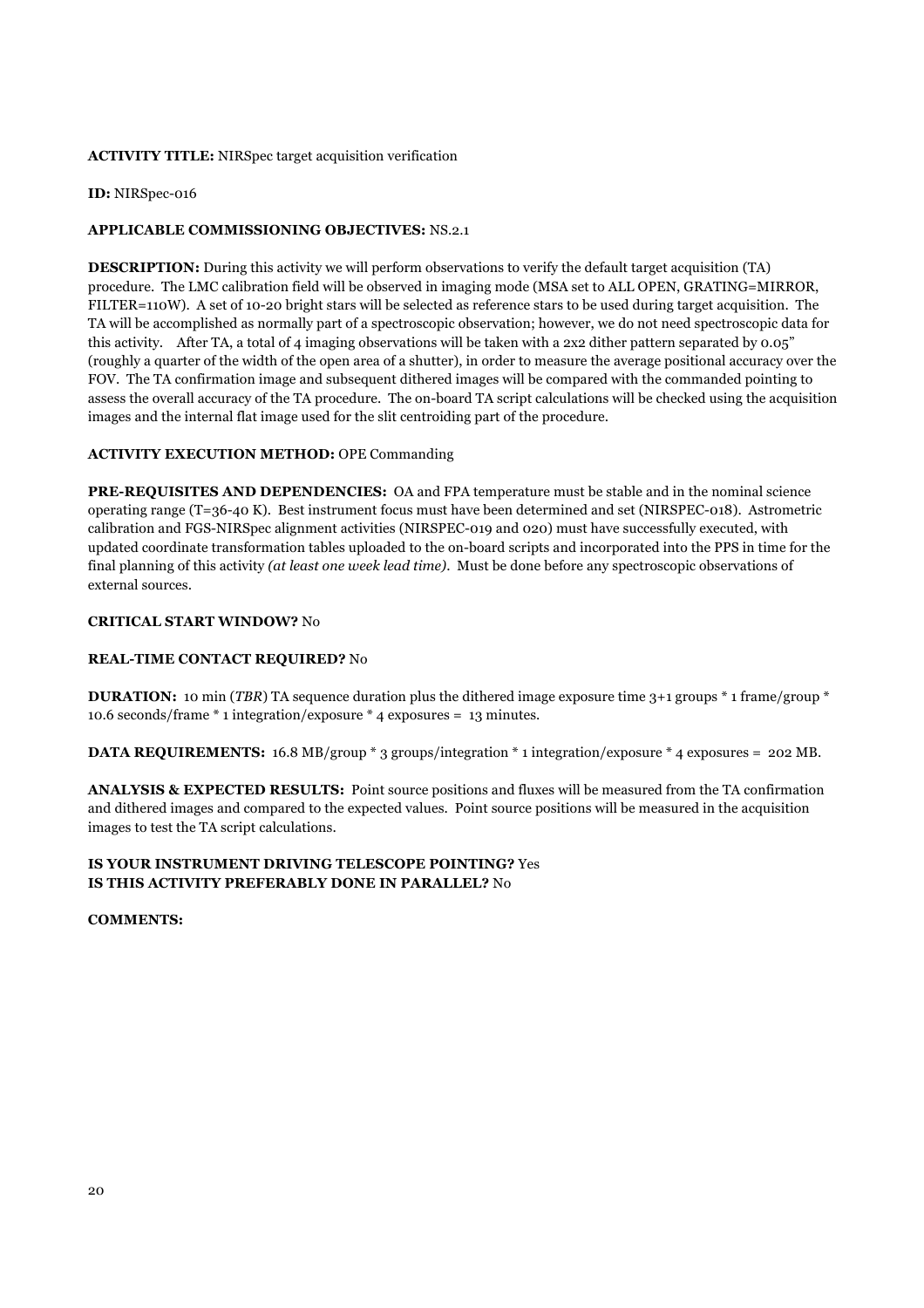# **ACTIVITY TITLE:** NIRSpec bright object peakup target acquisition verification

# **ID:** NIRSpec-017

# **APPLICABLE COMMISSIONING OBJECTIVES:** NS.2.2

**DESCRIPTION:** During this activity we will perform observations to verify the bright object peakup target acquisition (TA) procedure. A reasonably bright star, but one that will not saturate in a short imaging exposure, will be selected as a target. The procedure includes the following steps. (1) Using a coarse centering process, the target is placed at an offset position behind the MSA mounting plate 2" from the center of the 0.4" fixed slit; a "standard" TA is performed using decreased-accuracy SDSS or 2MASS catalog coordinates for 3-5 (*TBC*) reference stars to place the target within 0.1" of the offset position. (2) A grating (*TBD;* perhaps PRISM) is moved into the beam, and the target is offset to the center of the 0.4" slit. A dispersed peak-up is performed using 7 dither positions across the width of the slit (spacing *TBD*) and short single-frame exposures taken at each scan position in subarray mode. (Note that the exposure times may need to be longer than the default, since the target in this case will not be as bright. This will depend on the actual target brightness and choice of grating.) The on-board script measures the total intensity in the subarray images and calculates the position of maximum flux to a fraction of a scan position. The target is offset to this peak-up location. (3) Another dispersed subarray image is taken in order to measure the centroid position in the cross-dispersion direction and compute a corrective slew; the target is then fully centered in the 0.4" slit. (4) A final slew is made to move the target to the center of the 1.6" square aperture. Once this TA procedure is complete, the grating will be moved to "MIRROR", and a confirmation image of the target will be obtained (using the appropriate subarray) to verify that it is properly centered in the aperture. An imaging flat field should also be obtained immediately following the confirmation image for an accurate measurement of the wide aperture boundaries, to improve the accuracy of the stellar centroid determination. This entire observation should be repeated on a "typical" bright star that will saturate in imaging mode as a final test of the procedure (*TBC,* pending an analysis of the accuracy of measuring the centroid of a strongly saturated PSF).

# **ACTIVITY EXECUTION METHOD:** OPE Commanding

**PRE-REQUISITES AND DEPENDENCIES:** OA and FPA temperature must be stable and in the nominal science operating range (T=36-40 K). Standard target acquisition verification (NIRSPEC-016) must have successfully executed.

#### **CRITICAL START WINDOW?** No

#### **REAL-TIME CONTACT REQUIRED?** No

**DURATION:** [15 minutes (coarse target acquisition) + 30 seconds/exposure \* 9 exposures (peak-up and imaging) + 20 minutes dither/readout/mechanism movement overhead] \* 2 targets = 80 minutes.

**DATA REQUIREMENTS:** 16.8 MB/group \* 3 groups/integration \* 1 integration/exposure \* 9 exposures = 450 MB.

**ANALYSIS & EXPECTED RESULTS:** Success should be indicated by successful script execution and receipt of the data. Point source positions and fluxes will be measured from the confirmation images and compared to the expected values.

# **IS YOUR INSTRUMENT DRIVING TELESCOPE POINTING?** Yes **IS THIS ACTIVITY PREFERABLY DONE IN PARALLEL?** No

**COMMENTS:** This activity is based on an **unofficial** preliminary procedure for bright star target acquisition, and is subject to change. A final prescription will not be available until sometime in 2011.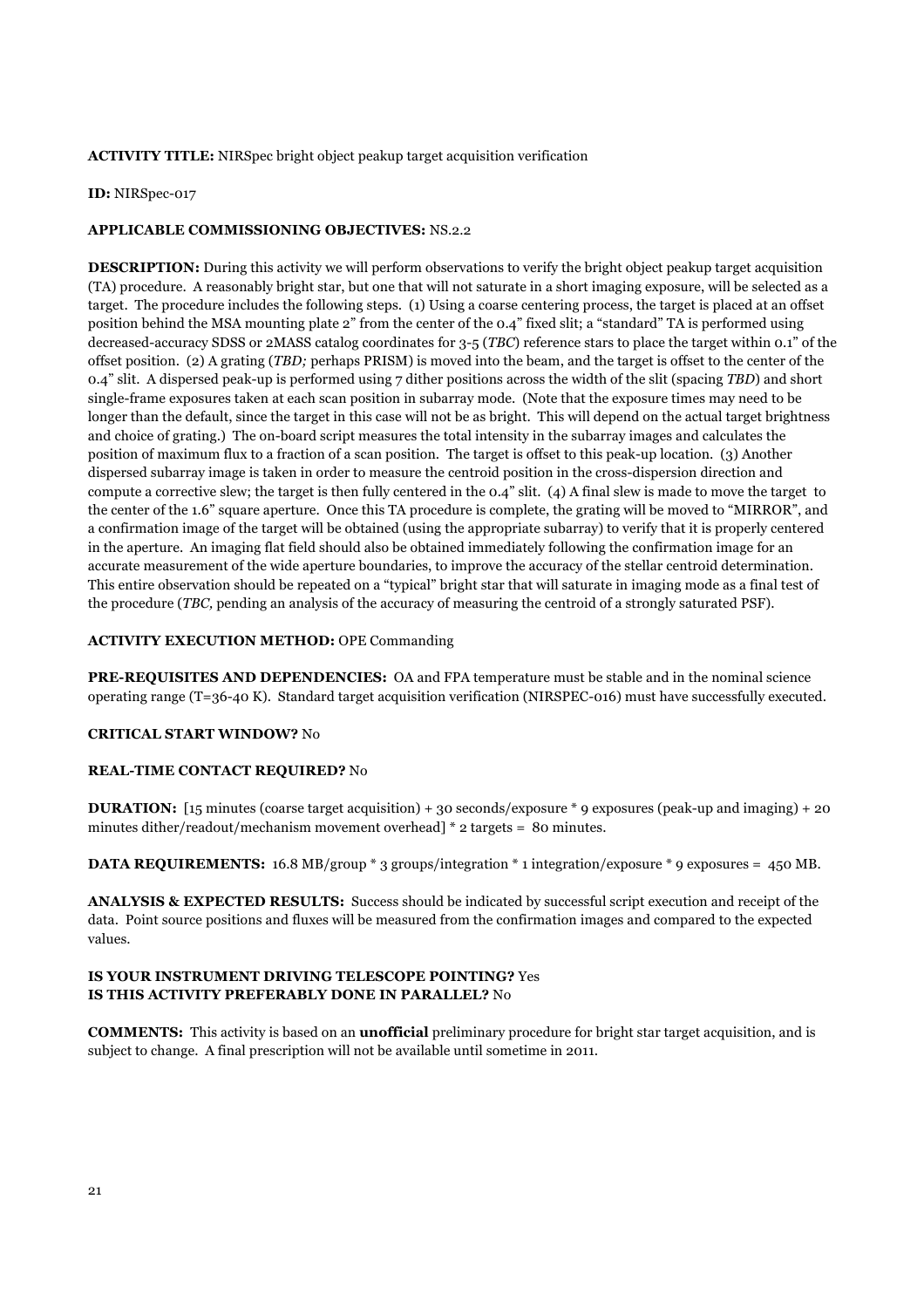#### **ACTIVITY TITLE:** NIRSpec focus determination

#### **ID:** NIRSpec-018

# **APPLICABLE COMMISSIONING OBJECTIVES:** NS.3.2

**DESCRIPTION:** The optimal focus position for NIRSpec will be determined. The MSA is first configured to all open, GWA to MIRROR, FWA to F140W (mitigating saturation and providing the best-defined PSF). A focus sweep is performed, in which images of celestial point sources are taken after each RMA movement. The LMC calibration field would be a good target, since it will provide reasonably bright stars over the entire FOV. The RMA is moved to the reference (mid-stroke) position, then moved in the FORWARD direction by 3 mm to the sweep start position. A fullframe exposure in NRSRAPID mode with 4 integrations will be taken. Then, the RMA is moved 300 µm in the REVERSE direction, and another exposure will be taken. These steps are repeated until the RMA position reaches the negative end of the full sweep range, -3 mm, a total of 20 moves (note, the actual move sequence and step sizes are *TBC*; the sequence given here assumes Robert Lemke's proposed alternative, which minimizes mechanism movement and utilizes the RMA preferred direction of REVERSE). Then, the RMA is moved back to the reference position. The RMA position corresponding to best focus will be commanded once data analysis on the focus sweep images has been completed; this is accomplished with a focus adjustment where the RMA is moved from its current position to the position of best focus, with an image of the same celestial field taken before and after the move. A final focus confirmation image will be taken by applying a small offset (measured from the focus sweep images) to place a suitably isolated star into the square fixed slit.

# **ACTIVITY EXECUTION METHOD:** OPE Commanding

**PRE-REQUISITES AND DEPENDENCIES:** The RMA checkout (NIRSPEC-009) (and run-in, if necessary), MSA shutter failure and contrast characterization (NIRSPEC-015), and OTE commissioning must have been completed. OA and FPA temperatures must be within the nominal science operating range, T=36-40 K. Must be done before any other activities involving imaging or spectroscopy of celestial sources.

# **CRITICAL START WINDOW?** No

# **REAL-TIME CONTACT REQUIRED?** No

**DURATION:** RMA movement duration (*TBD*) \* 20 (sweep) + 2 (adjustment) movements, plus a total exposure time of 3+1 groups \* 1 frame/group \* 10.6 seconds/frame \* 4 integrations/exposure \* 23 exposures = 65 minutes. We will need a turn-around wait time of at least 72 hours for data analysis between the focus sweep and subsequent focus adjustment.

**DATA REQUIREMENTS:** 16.8 MB/group \* 3 groups/integration \* 4 integrations/exposure \* 23 exposures = 4.6 GB.

**ANALYSIS & EXPECTED RESULTS:** The FWHM and/or encircled energy of point sources will be measured in each exposure. Best focus will be determined as the position where these quantities are optimized across the FOV. This analysis should be repeated on the focus adjustment and final confirmation images to confirm the change.

# **IS YOUR INSTRUMENT DRIVING TELESCOPE POINTING?** Yes **IS THIS ACTIVITY PREFERABLY DONE IN PARALLEL?** No

**COMMENTS:** We will need to check whether source crowding may be a problem. May need to use a bright star mask (i.e., close MSA shutters at the positions of saturating stars). Note that this crowded field observation is only meant for the very first focus measurement, since the astrometric calibration and aperture alignment will not have been done yet. However, for all subsequent focus measurements, the preferred method is to observe a well-isolated star placed in the square fixed slit.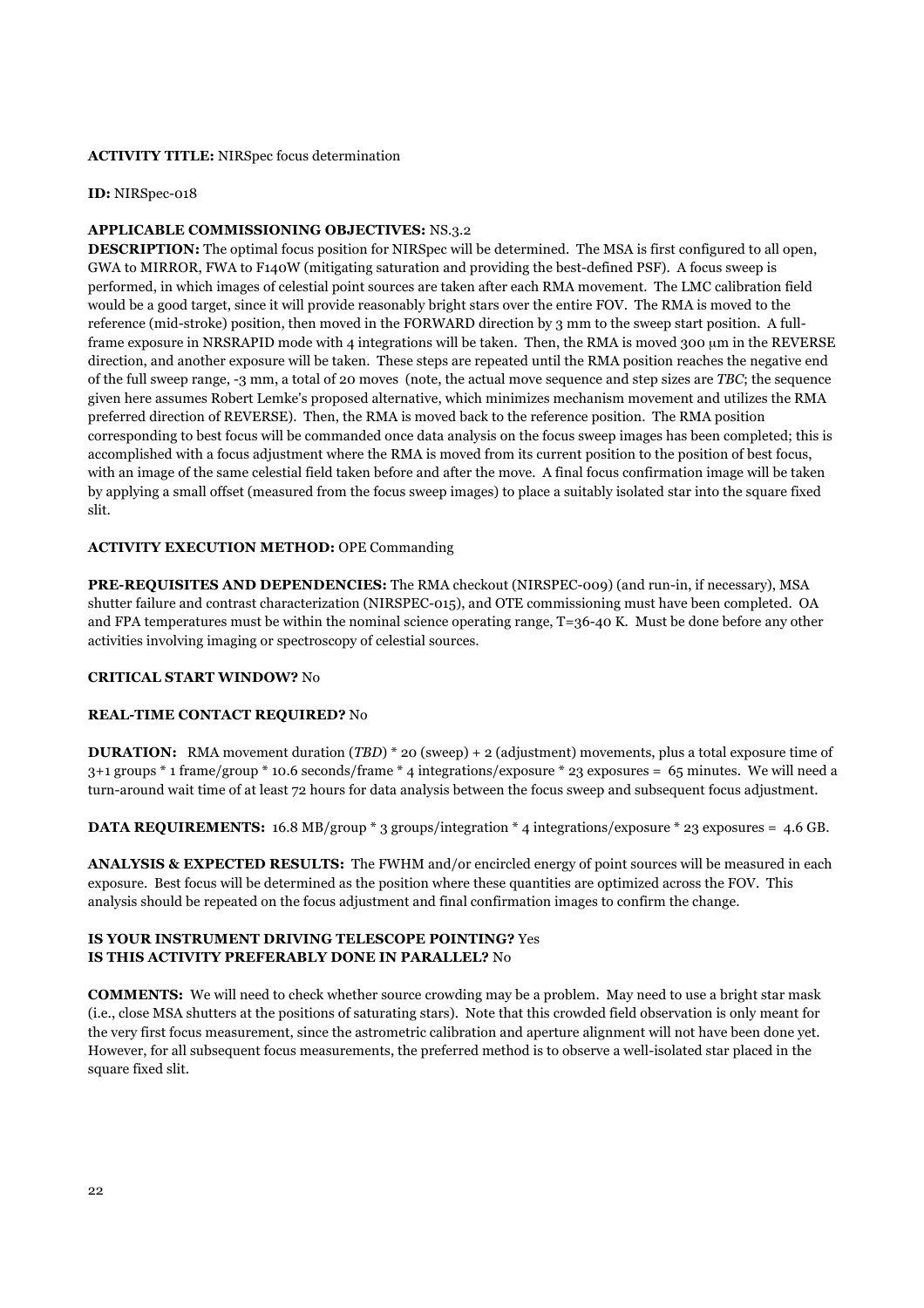### **ACTIVITY TITLE:** NIRSpec astrometric calibration

#### **ID:** NIRSpec-019

# **APPLICABLE COMMISSIONING OBJECTIVES:** NS.3.3, NS.3.4, NS.4.1, NS.4.4

**DESCRIPTION:** This activity will confirm the plate scale, orientation, and geometric distortion across both NIRSpec SCAs. The previously selected LMC calibration field will be imaged with the MSA set to all open, GRATING=MIRROR, FILTER=F140W. This same field will be observed by all the other instruments, providing important cross-calibration checks. A 4-point dither pattern with half-shutter offsets (0.1" x 0.22") (*TBC*) in the dispersion and spatial directions will be used to minimize systematic centroiding errors caused by vignetting from the MSA bars, as well as improve PSF sampling at short wavelengths. Short exposures will be necessary to avoid widespread saturation, with multiple integrations to improve S/N of fainter sources. Several thousand sources across the FOV (*TBC*) are expected to be detected with S/N>30 with an exposure time of 130 seconds in NRSRAPID mode; each exposure will be divided into 4 integrations to minimize saturation. The narrow target acquisition filter F140W will be used in order to further minimize saturation; a similar filter will be used in the NIRCam astrometric observations, which will provide further photometric cross-calibration.

#### **ACTIVITY EXECUTION METHOD:** OPE Commanding

**PRE-REQUISITES AND DEPENDENCIES:** OA and FPA temperature must be stable and in the nominal science operating range (T=36-40 K). Best instrument focus must have been determined and set (NIRSPEC-018). Must be done before any spectroscopic observations.

# **CRITICAL START WINDOW?** No

# **REAL-TIME CONTACT REQUIRED?** No

**DURATION:**  $3+1$  groups  $*$  1 frame/group  $*$  10.6 seconds/frame  $*$  4 integrations/exposure  $*$  4 exposures = 11 minutes.

**DATA REQUIREMENTS:** 16.8 MB/group \* 3 groups/integration \* 4 integrations/exposure \* 4 exposures = 806 MB.

**ANALYSIS & EXPECTED RESULTS:** Stellar positions will be measured and compared with the HST-ACS reference frame coordinates to calculate the distortion solution, plate scale, and orientation of the NIRSpec FOV. The coordinate transformation tables in both the on-board scripts and in the planning tool software must be updated. PSF characterization as a function of position across the FOV should also be possible given the expected number ( $\sim$ 2000, *TBC*) of reasonably bright sources in the field. Dithers may allow estimation of MSA bar vignetting as a function of distance from shutter centers. Saturated sources in the field will provide constraints on detector persistence characteristics as the source latents can be measured in each dithered image.

#### **IS YOUR INSTRUMENT DRIVING TELESCOPE POINTING?** Yes

#### **IS THIS ACTIVITY PREFERABLY DONE IN PARALLEL?** No

**COMMENTS:** Success of this activity is critical for any subsequent MOS observations, since the generation of MSA shutter configurations requires an accurate distortion solution. Target acquisition also requires this information in order to calculate all the necessary coordinate plane transformations between sky and FPA.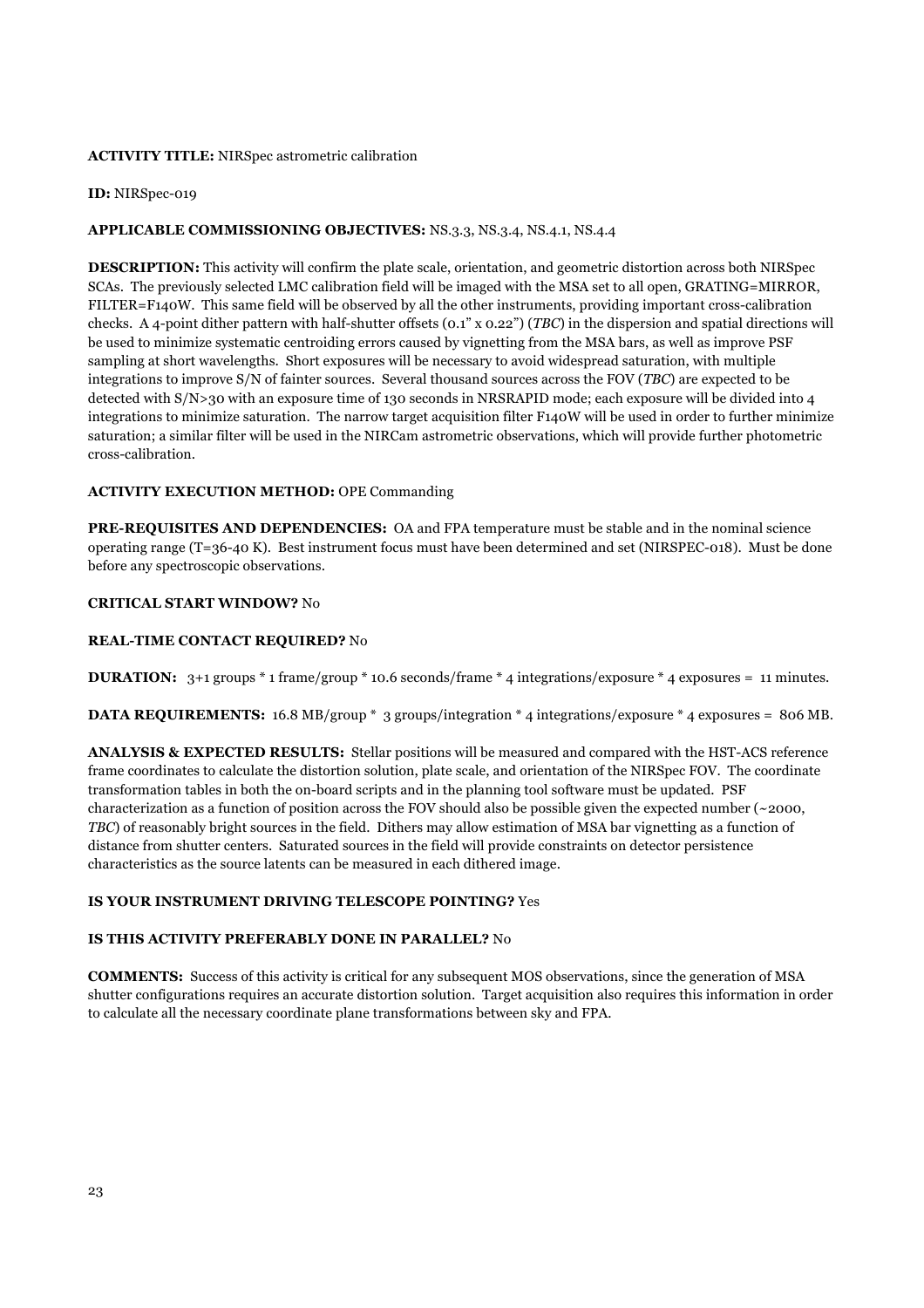# **ACTIVITY TITLE:** FGS-NIRSpec alignment

**ID:** NIRSpec-020

# **APPLICABLE COMMISSIONING OBJECTIVES:** NS.3.1

**DESCRIPTION:** The alignment and orientation of the NIRSpec apertures relative to the FGS-Guider will be measured with observations of the LMC calibration field. NIRSpec imaging mode will be used with the MSA set to all open, GRATING=MIRROR, FILTER=F140W. The observations will be positioned such that the calibration field overlaps a portion of both NIRSpec and FGS fields of view. One of the two FGS channels will be dedicated to guiding while the other will simultaneously image the field. A second visit observing the same field is required so that the FGS channels dedicated to guiding and imaging can be switched. A 4-point dither pattern with half-shutter offsets (0.1" x 0.22") (*TBC*) in the dispersion and spatial directions will be used for the NIRSpec observations to minimize systematic centroiding errors caused by vignetting from the MSA bars, as well as improve PSF sampling. Short exposures and the narrow target acquisition filter F140W will be used to avoid widespread saturation.

# **ACTIVITY EXECUTION METHOD:** OPE Commanding

**PRE-REQUISITES AND DEPENDENCIES:** OA and FPA temperature must be stable and in the nominal science operating range (T=36-40 K). Best instrument focus must have been determined and set (NIRSPEC-018). The astrometric calibration (NIRSPEC-019) must have successfully executed. Must be done before any spectroscopic observations of external sources.

# **CRITICAL START WINDOW?** No

# **REAL-TIME CONTACT REQUIRED?** No

**DURATION:**  $3+1$  groups \* 1 frame/group \* 10.6 seconds/frame \* 4 integrations/exposure \* 8 exposures = 23 minutes.

**DATA REQUIREMENTS:** 16.8 MB/group \* 3 groups/integration \* 4 integrations/exposure \* 8 exposures = 1.6 GB.

**ANALYSIS & EXPECTED RESULTS:** Stellar positions and fluxes will be measured in both the NIRSpec and FGS images. The NIRSpec source positions will be corrected for distortion using the solution determined in the astrometric calibration activity, NIRSpec-0019. The NIRSpec coordinate system will then be mapped into the FGS frame by comparing to the stellar coordinates calibrated from the HST observations.

# **IS YOUR INSTRUMENT DRIVING TELESCOPE POINTING?** Yes **IS THIS ACTIVITY PREFERABLY DONE IN PARALLEL?** No

**COMMENTS:** Accurate relative astrometry requires completion of data analysis for the NIRSpec astrometric calibration activity, with a distortion solution having been determined.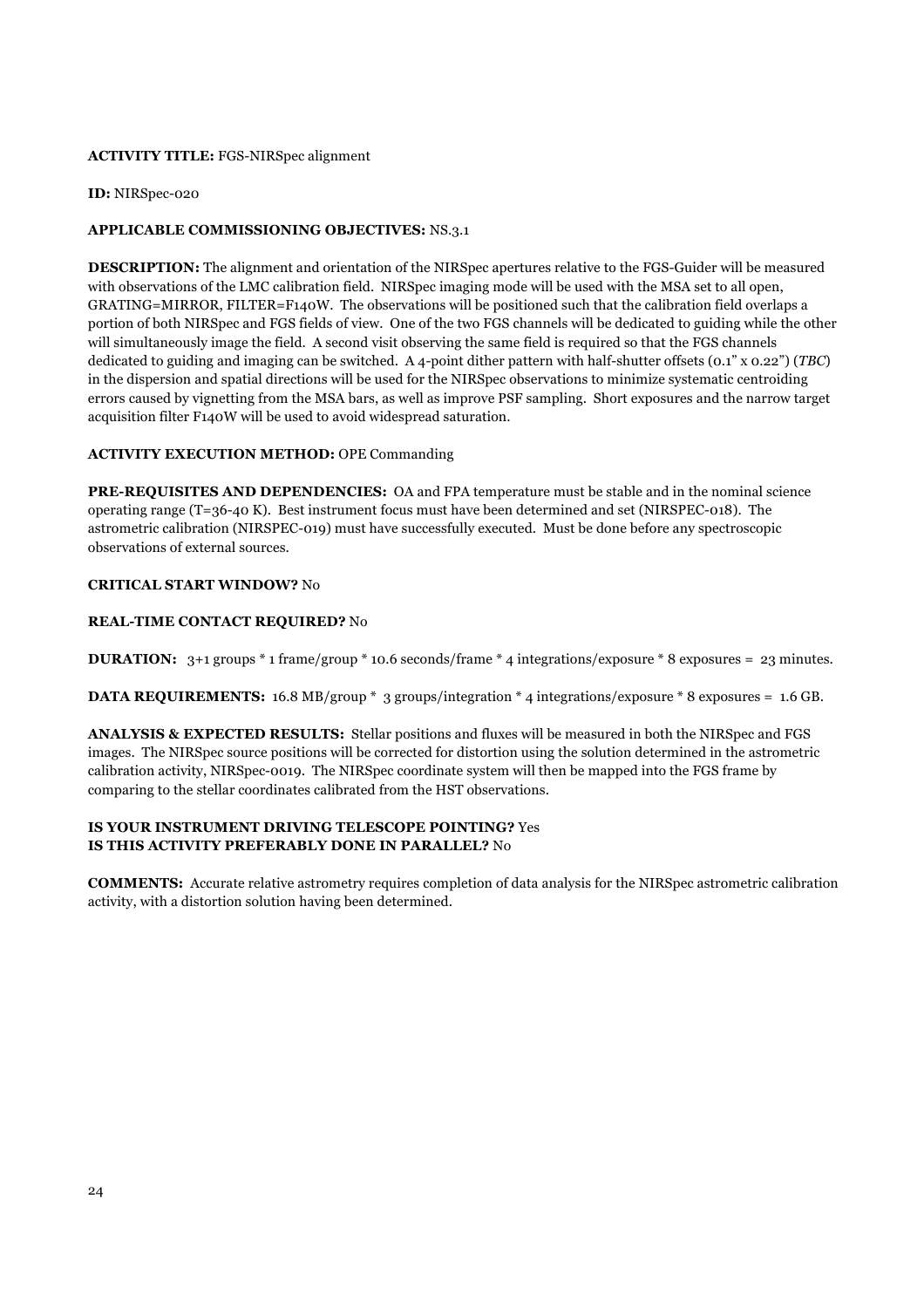### **ACTIVITY TITLE:** NIRSpec darks

#### **ID:** NIRSpec-021

# **APPLICABLE COMMISSIONING OBJECTIVES:** NS.4.3, NS.4.5, NS.4.6

**DESCRIPTION:** This activity will provide a set of dark frames for measuring the detector dark current and read noise and constructing a dark calibration reference file. Given the expected low dark current signal, a total exposure time of 105 seconds would yield a dark current signal-to-noise per pixel ~30 (*TBC pending FM ground test results*). This is the absolute minimum data set required for a useful dark reference file; even more exposure time would be preferable if scheduling permits. To mitigate negative effects of an uncertain cosmic ray hit rate, individual integrations should be limited to ~3000 seconds. The arrays will be read out in NRSRAPID mode in order to best identify discrete cosmic ray events. The full-array data will also be used to estimate the cosmic ray hit rate and energy flux distribution and identify hot and high-noise pixels for constructing the bad pixel mask.

Similar data, with an appropriate number of multiple integrations to ensure the same total exposure time, must also be taken with a subset of the fixed slit subarrays ("ALLSLITS" 2048x256 and "S200A1" or the equivalent 2048x64) to provide dark reference files for the subarrays.

# **ACTIVITY EXECUTION METHOD:** OPE Commanding

**PRE-REQUISITES AND DEPENDENCIES:** Science operating temperature (T=36-40 K) must have been reached. SCA checkout (NIRSPEC-004) must have successfully executed.

# **CRITICAL START WINDOW?** No

# **REAL-TIME CONTACT REQUIRED?** No

**DURATION:** The total exposure time for each set of full-array, ALLSLITS subarray, and 2048x64 subarray exposures should be not less than 105 seconds, for a total time of 83 hours (plus *TBD* exposure and mechanism overhead).

**DATA REQUIREMENTS:** For the minimum required total exposure time, 16.8 MB/frame \* 105sec / 10.6 sec/frame = 158 GB for the full-array data, 2.1 MB/frame \* 105 sec / 5.3 sec/frame = 40 GB for the ALLSLITS subarray data, and 0.5 MB/frame \* 105sec / 1.3 sec/frame = 38 GB for the 2048x64 subarray data, or a grand total of 236 GB.

**ANALYSIS & EXPECTED RESULTS:** The detector dark current will be determined by measuring the signal slope over the entire exposure. The detector read noise will be calculated by measuring the variance between the individual groups. Cosmic ray hits will be flagged as pixels with transient signal, and their energies estimated from the signal jump between adjacent groups. Hot and noisy pixels will be identified as those that deviate by more than 3 sigma (*TBC*) from the mean signal/rms across the array.

# **IS YOUR INSTRUMENT DRIVING TELESCOPE POINTING?** No **IS THIS ACTIVITY PREFERABLY DONE IN PARALLEL?** Yes

**COMMENTS:** These data can and should be taken in parallel whenever possible. The exposures do not have to be contiguous in time. The ideal situation would be to take darks at *every* opportunity during commissioning once science operating temperature is reached, but this is *TBD* until all the SI parallel data needs and data volume constraints are better understood. The need for 105s data for *all* of the subarrays, not just the subset described here, is *TBD*.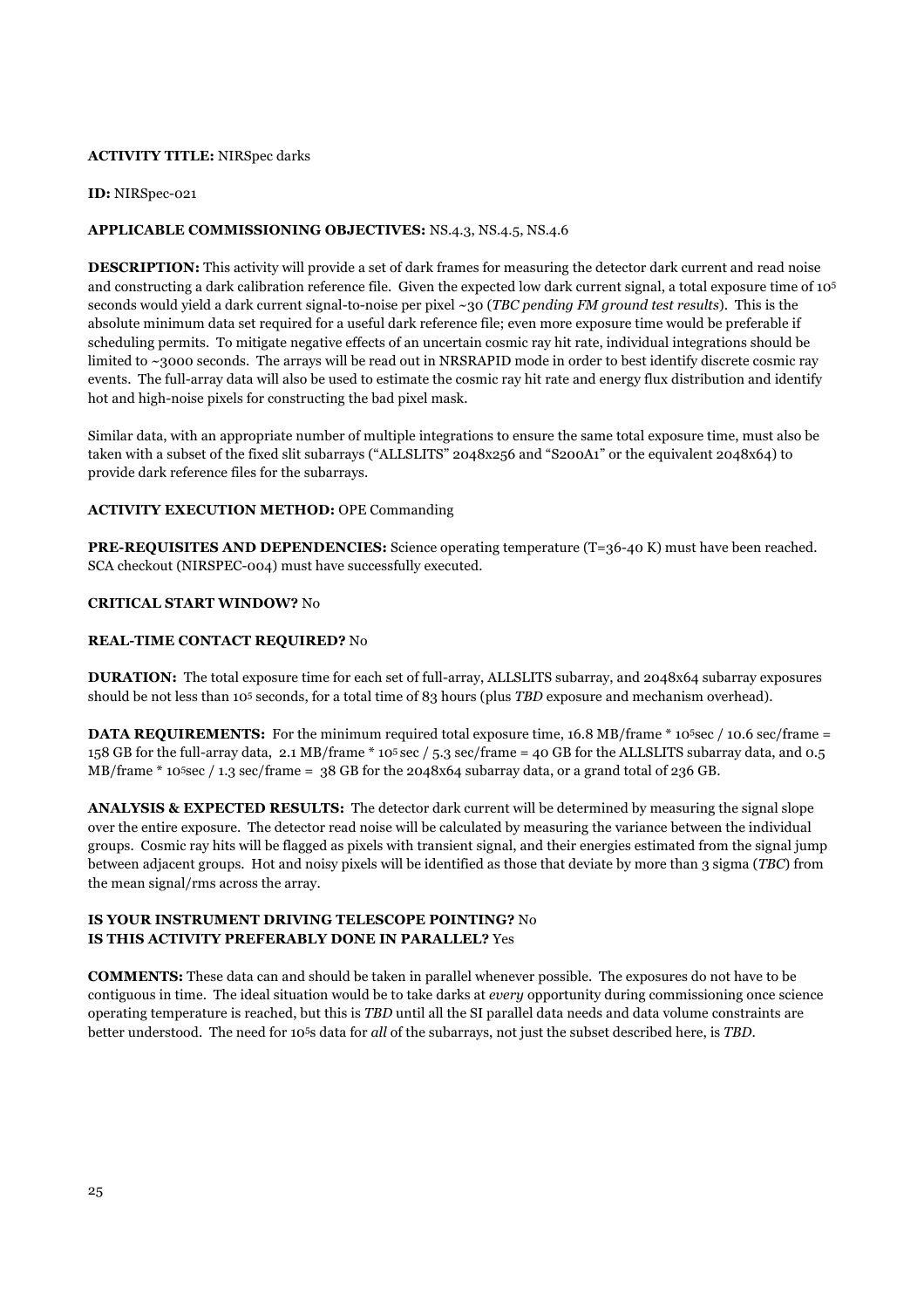# **ACTIVITY TITLE:** NIRSpec MSA internal spectral flatfield and wavelength calibration

#### **ID:** NIRSpec-022

# **APPLICABLE COMMISSIONING OBJECTIVES:** NS.4.7.2, NS.4.7.3

**DESCRIPTION:** This activity will obtain a representative sampling of NIRSpec internal spectral flat field and wavelength calibrations in the MSASPEC operating mode. FILTER set to OPAQUE. Data will be taken with the appropriate CAA continuum or line source and grating position (FLAT1/FLAT4/LINE1/SRS with G140M/H, FLAT2/LINE2 with G235M/H, FLAT3/LINE3 with G395M/H, and FLAT5/LINE4 with PRISM). The MSA will be configured to a long slit pattern of open shutters, and each set of measurements will be repeated at 10 different positions of the long slit across the MSA. Thus, a total of 90 exposures will be taken for each of the sets of spectral flats and wavecals. To minimize mechanism movement, particularly MSA reconfigurations, the following sequence should be followed for each MSA long slit (specific grating order is not important): select a grating, cycle through all of the corresponding continuum and line lamps, move to the next grating and cycle through all corresponding lamps, and repeat until all dispersive elements have been used. The wavelength calibration exposures should be alternated with the flat field exposures since the line source lamps must be turned off for a minimum of 1000 seconds in order to maintain thermal stability. NRS readout with exposure times of roughly 1000 seconds will be used for the spectral flat fields, and NRSRAPID readout with exposure times of about 100 seconds will be used for the wavelength calibrations.

#### **ACTIVITY EXECUTION METHOD:** OPE Commanding

**PRE-REQUISITES AND DEPENDENCIES:** OA and FPA temperature must be stable and in the nominal science operating range (T=36-40 K). CAA functionality activity (NIRSPEC-012) must have successfully executed. Must be done before throughput activities.

#### **CRITICAL START WINDOW?** No

#### **REAL-TIME CONTACT REQUIRED?** No

**DURATION:** (spectral flat field: 22+1 groups \* 4 frames/group \* 10.6 seconds/frame \* 1 integration/exposure \* 90 exposures) + (wavecal: 9+1 groups \* 1 frame/group \* 10.6 seconds/frame \* 1 integration/exposure \* 90 exposures ) = 27 hours.

**DATA REQUIREMENTS:** (spectral flat field: 16.8 MB/group \* 22 groups \* 1 integration/exposure \* 90 exposures) + (wavecal:  $16.8 \text{ MB/group}$  \* 9 groups \* 90 exposures) = 46.9 GB.

**ANALYSIS & EXPECTED RESULTS:** Success should be indicated by successful script execution and receipt of the data. The spectral flat field and wavelength solution will be determined for each spectroscopic configuration at each MSA long slit.

# **IS YOUR INSTRUMENT DRIVING TELESCOPE POINTING?** No **IS THIS ACTIVITY PREFERABLY DONE IN PARALLEL?** No

**COMMENTS:** A minimum contiguous observation should be one full set of calibrations for a single MSA long slit, which would last approximately 2.7 hours. Calibrations for all the fixed slits are obtained for free in this activity.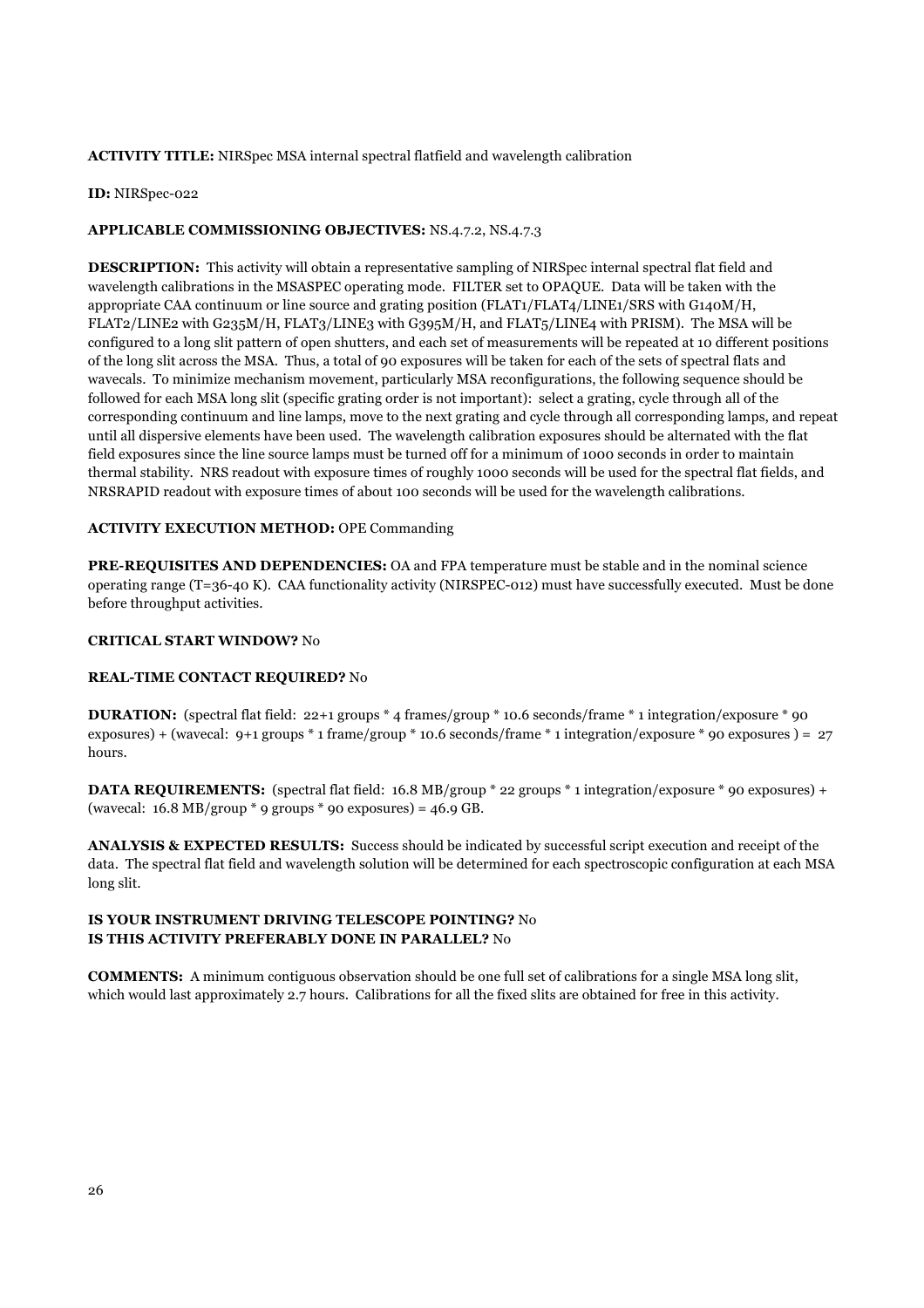# **ACTIVITY TITLE:** NIRSpec IFU internal spectral flatfield and wavelength calibration

# **ID:** NIRSpec-023

# **APPLICABLE COMMISSIONING OBJECTIVES:** NS.4.7.2, NS.4.7.3

**DESCRIPTION:** This activity will obtain a full suite of NIRSpec internal spectral flat field and wavelength calibrations in the IFUSPEC operating mode. FILTER set to OPAQUE. Data will be taken with the appropriate CAA continuum or line source and grating position (FLAT1/FLAT4/LINE1/SRS with G140M/H, FLAT2/LINE2 with G235M/H, FLAT3/LINE3 with G395M/H, and FLAT5/LINE4 with PRISM). The MSA is set to ALL CLOSED. One exposure is taken per source/grating combination, for a total of 18 exposures. The preferred sequence, which minimizes mechanism movement, is to select a grating position, cycle through all of the corresponding lamp sources, then move to the next grating position and repeat. The wavelength calibration exposures should be alternated with the flat field exposures since the line source lamps must be turned off for a minimum of 1000 seconds in order to maintain thermal stability. NRS readout with exposure times of roughly 1000 seconds will be used for the spectral flat fields, and NRSRAPID readout with exposure times of about 100 seconds will be used for the wavelength calibrations.

# **ACTIVITY EXECUTION METHOD:** OPE Commanding

**PRE-REQUISITES AND DEPENDENCIES:** OA and FPA temperature must be stable and in the nominal science operating range (T=36-40 K). CAA functionality activity (NIRSPEC-012) must have successfully executed. Must be done before throughput activities.

# **CRITICAL START WINDOW?** No

# **REAL-TIME CONTACT REQUIRED?** No

**DURATION:** (spectral flat field: 22+1 groups \* 4 frames/group \* 10.6 seconds/frame \* 1 integration/exposure \* 9 exposures) + (wavecal: 9+1 groups \* 1 frame/group \* 10.6 seconds/frame \* 1 integration/exposure \* 9 exposures ) = 2.7 hours.

**DATA REQUIREMENTS:** (spectral flat field: 16.8 MB/group \* 22 groups \* 1 integration/exposure \* 9 exposures) + (wavecal:  $16.8 \text{ MB/group}$  \* 9 groups \* 9 exposures) = 4.7 GB.

**ANALYSIS & EXPECTED RESULTS:** Success should be indicated by successful script execution and receipt of the data. The spectral flat field and wavelength solution will be determined for each spectroscopic configuration.

#### **IS YOUR INSTRUMENT DRIVING TELESCOPE POINTING?** No **IS THIS ACTIVITY PREFERABLY DONE IN PARALLEL?** No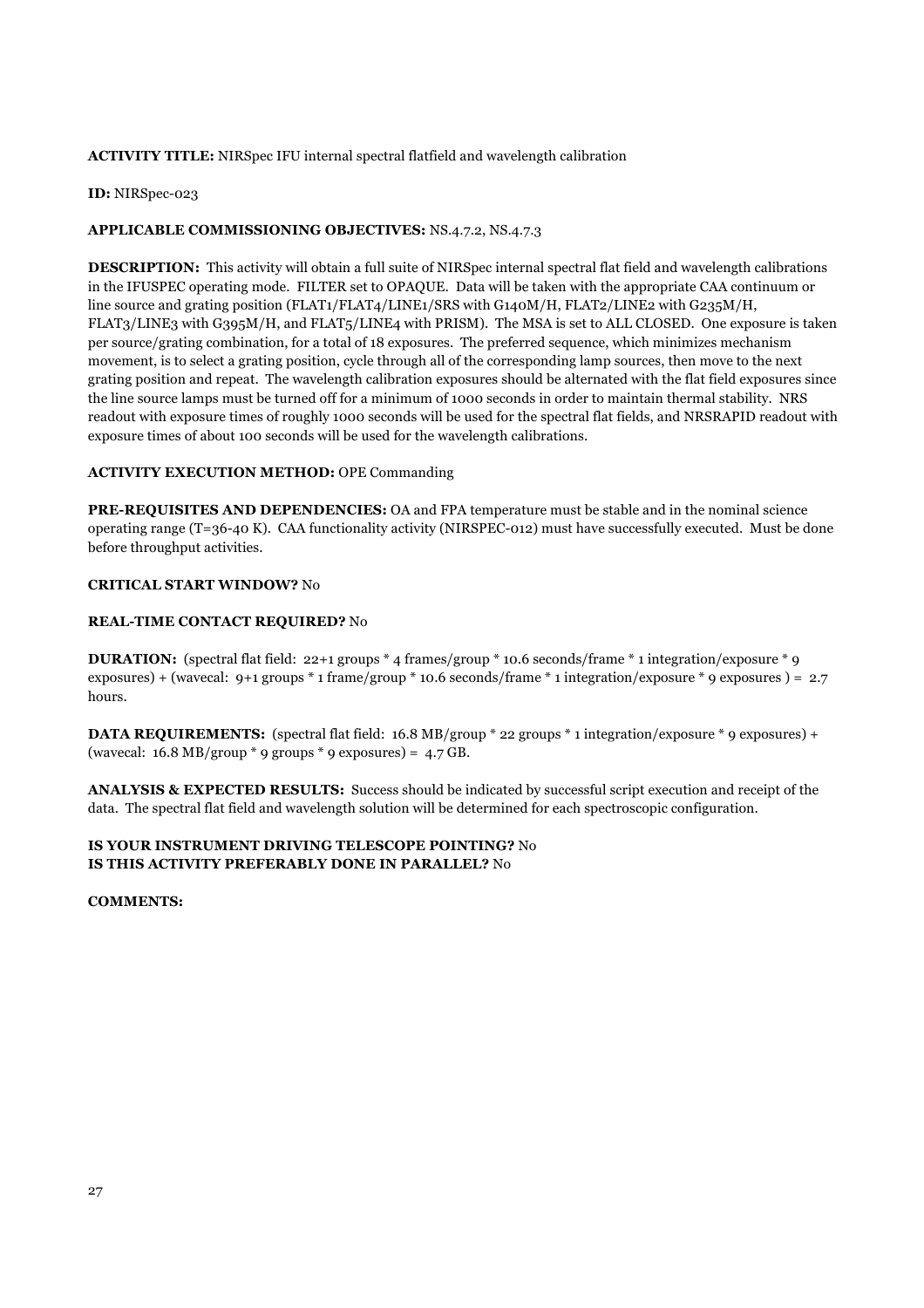# **ACTIVITY TITLE:** NIRSpec MSA sky flats

**ID:** NIRSpec-024

# **APPLICABLE COMMISSIONING OBJECTIVES:** NS.4.7.2

**DESCRIPTION:** This activity will obtain a sampling of NIRSpec flat field calibrations using observations of blank sky. A suitable field will be chosen, for example somewhere near the ecliptic plane but out of the galactic plane where the zodiacal background is highest and point source density is low. Images will be taken at each filter and grating combination (F070LP and G140M/H, F100LP and G140M/H, F170LP and G235M/H, F290LP and G395M/H, and CLEAR and PRISM). The MSA will be configured to a long slit pattern of open shutters, and each set of measurements will be repeated at 10 different long slit positions. A total of 90 exposures will be observed in NRS mode (\*\*need estimate of sky brightness at each wavelength regime\*\*).

# **ACTIVITY EXECUTION METHOD:** OPE Commanding

**PRE-REQUISITES AND DEPENDENCIES:** OA and FPA temperature must be stable and in the nominal science operating range (T=36-40 K). FWA/GWA checkout activities (5-8, 28, 29), MSA characterization activities (13-15), and target acquisition verification (16) must have successfully completed. Must be done before throughput activities.

# **CRITICAL START WINDOW?** No

# **REAL-TIME CONTACT REQUIRED?** No

**DURATION:** xxx groups \* 42.4 seconds/group \* 18 exposures = 763 seconds, plus TBD exposure and mechanism overhead, for a total of about 13 minutes.

**DATA REQUIREMENTS:** 16.8 MB/frame \* 18 exposures = 302 MB.

**ANALYSIS & EXPECTED RESULTS:** Success should be indicated by successful script execution and receipt of the data. The spectral flat field will be determined for each spectroscopic configuration at each MSA long slit.

# **IS YOUR INSTRUMENT DRIVING TELESCOPE POINTING?** Yes **IS THIS ACTIVITY PREFERABLY DONE IN PARALLEL?** No

**COMMENTS:** A minimum contiguous observation should be one full set of flat fields for a single MSA long slit, which would last approximately xxx hours. Calibrations for all the fixed slits are obtained for free in this activity.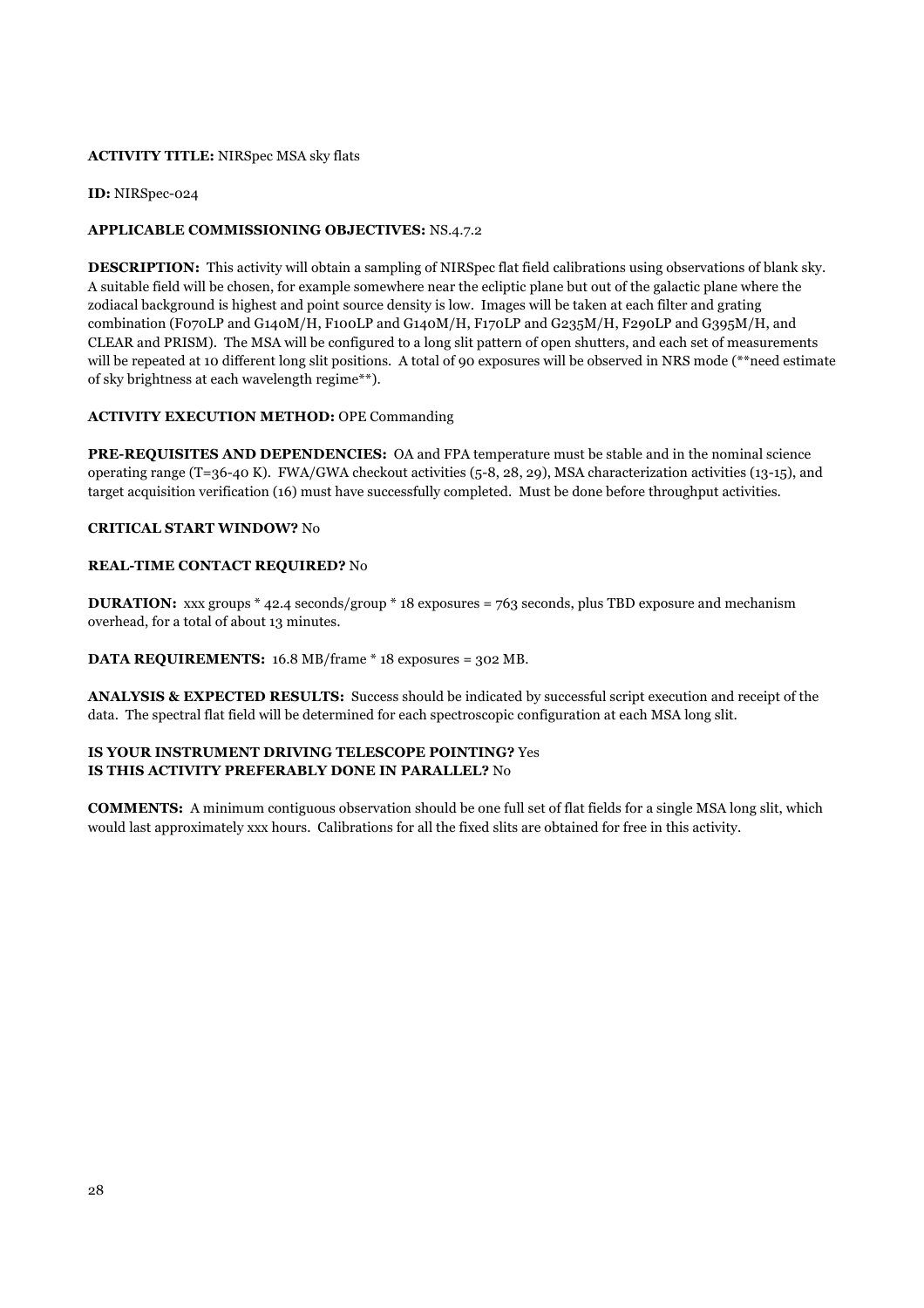# **ACTIVITY TITLE:** NIRSpec ghosts, glints, and scattered light check

# **ID:** NIRSpec-025

# **APPLICABLE COMMISSIONING OBJECTIVES:** NS.4.2

**DESCRIPTION:** This activity will enable a limited search for scattered light effects such as ghosts and glints by imaging a very bright source both inside and just outside of the edges of the MSA and S1600A1 fixed slit fields of view. The MSA will be configured to ALL OPEN, GRATING=MIRROR, FILTER=110W. The target star brightness should be below the saturation limit for imaging; it will be measured by placing the star at the center of the S1600A1 slit ("square aperture") and taking a short exposure. Next, the star will be moved near the center of each MSA quadrant, where longer exposures will be taken in order to measure any ghost images. Three dither movements of about half a shutter pitch in each direction will be done in order to mitigate the effects of the MSA bars. Finally, the star will be moved to positions about 1" outside each edge of the square aperture and each MSA quadrant (20 positions total) in order to measure off-axis glints. Assuming a target flux near the saturation limit ( $\sim$  0.1 mJy), 300 second exposures should result in S/N  $\sim$  15 of ghosts/glints that are at the required limit of 0.5% of the flux of the target star.

# **ACTIVITY EXECUTION METHOD:** OPE Commanding

**PRE-REQUISITES AND DEPENDENCIES:** OA and FPA temperature must be stable and in the nominal science operating range (T=36-40 K). FGS-NIRSpec alignment (NIRSPEC-020) must have successfully completed.

# **CRITICAL START WINDOW?** No

# **REAL-TIME CONTACT REQUIRED?** No

**DURATION:** 329 seconds/exposure \* 32 exposures + 211 minutes overhead (assuming a new guide star acquisition after each move  $>$  20", and that target acquisition will not be needed) = 6.5 hours.

# **DATA REQUIREMENTS:** 16.8 MB/group \* 30 groups \* 32 exposures = 16.1 GB.

**ANALYSIS & EXPECTED RESULTS:** Success should be indicated by successful script execution and receipt of the data. The images at each position of the target source will be examined for scattered light. The glint/ghost fluxes will be measured relative to the target brightness, itself measured with the square aperture. Positions will be measured relative to the target position; in the case of the off-axis imaging, the target position will be reconstructed using nearby sources in the field of view.

#### **IS YOUR INSTRUMENT DRIVING TELESCOPE POINTING?** Yes **IS THIS ACTIVITY PREFERABLY DONE IN PARALLEL?** No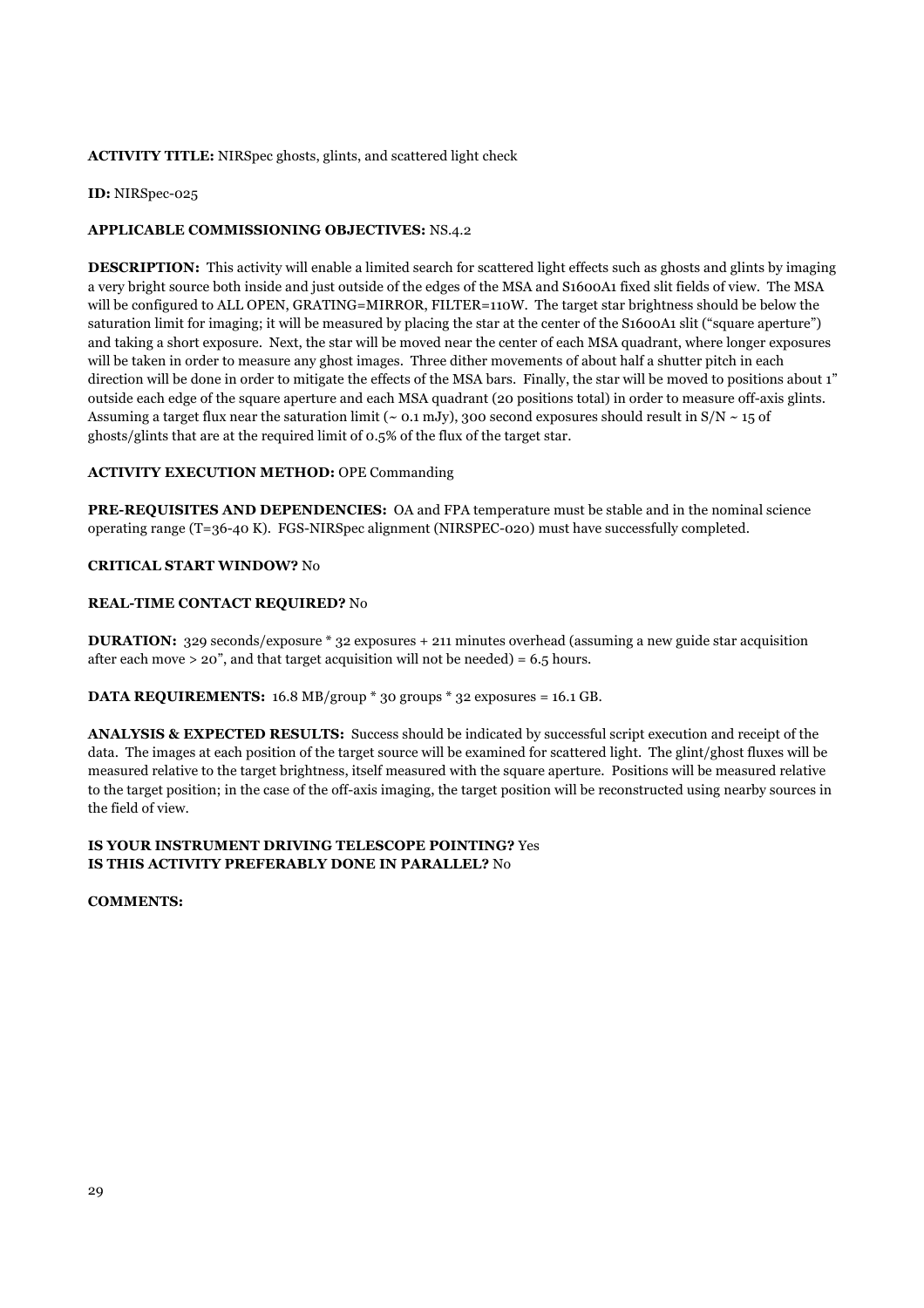# **ACTIVITY TITLE:** NIRSpec MSA external wavelength calibration

**ID:** NIRSpec-026

# **APPLICABLE COMMISSIONING OBJECTIVES:** NS.4.7.3

**DESCRIPTION:** This activity will obtain observations of a celestial emission line source to verify the wavelength calibration for the MOS and fixed slit spectral modes. A suitable extended gaseous nebula, such as NGC 6543, will be selected as the target. Data will be taken with all filter and grating combinations (F070LP with G140M/H, F100LP with G140M/H, F170LP with G235M/H, F290LP with G395M/H, and CLEAR with PRISM). The MSA will be configured to a long slit pattern of open shutters with length roughly equal to the angular extent of the target. Each observation will be repeated at 6 different positions of the slit across the MSA, for a total of 54 exposures. NRSRAPID readout will be used with exposure times of roughly 100 seconds (depending on the actual brightness of the source emission and its spatial extent).

#### **ACTIVITY EXECUTION METHOD:** OPE Commanding

**PRE-REQUISITES AND DEPENDENCIES:** OA and FPA temperature must be stable and in the nominal science operating range (T=36-40 K). Target acquisition verification (NIRSPEC-016) must have successfully executed.

# **CRITICAL START WINDOW?** No

# **REAL-TIME CONTACT REQUIRED?** No

**DURATION:** 4.4 hours

**DATA REQUIREMENTS:** 16.8 MB/group \* 9 groups \* 54 exposures = 8.2 GB.

**ANALYSIS & EXPECTED RESULTS:** Success should be indicated by successful script execution and receipt of the data. The wavelength solution will be determined for each spectroscopic configuration at each fixed slit and MSA long slit.

# **IS YOUR INSTRUMENT DRIVING TELESCOPE POINTING?** Yes **IS THIS ACTIVITY PREFERABLY DONE IN PARALLEL?** No

**COMMENTS:** Fixed slit observations obtained for free, depending on the spatial extent of the celestial source. Exposure times estimated to give  $S/N \sim 100$  given typical emission line strengths in planetary nebulae similar to NGC 6543. These are typically much more compact than the MSA FOV, so dithering may be necessary to sample a wide range of positions over the FOV.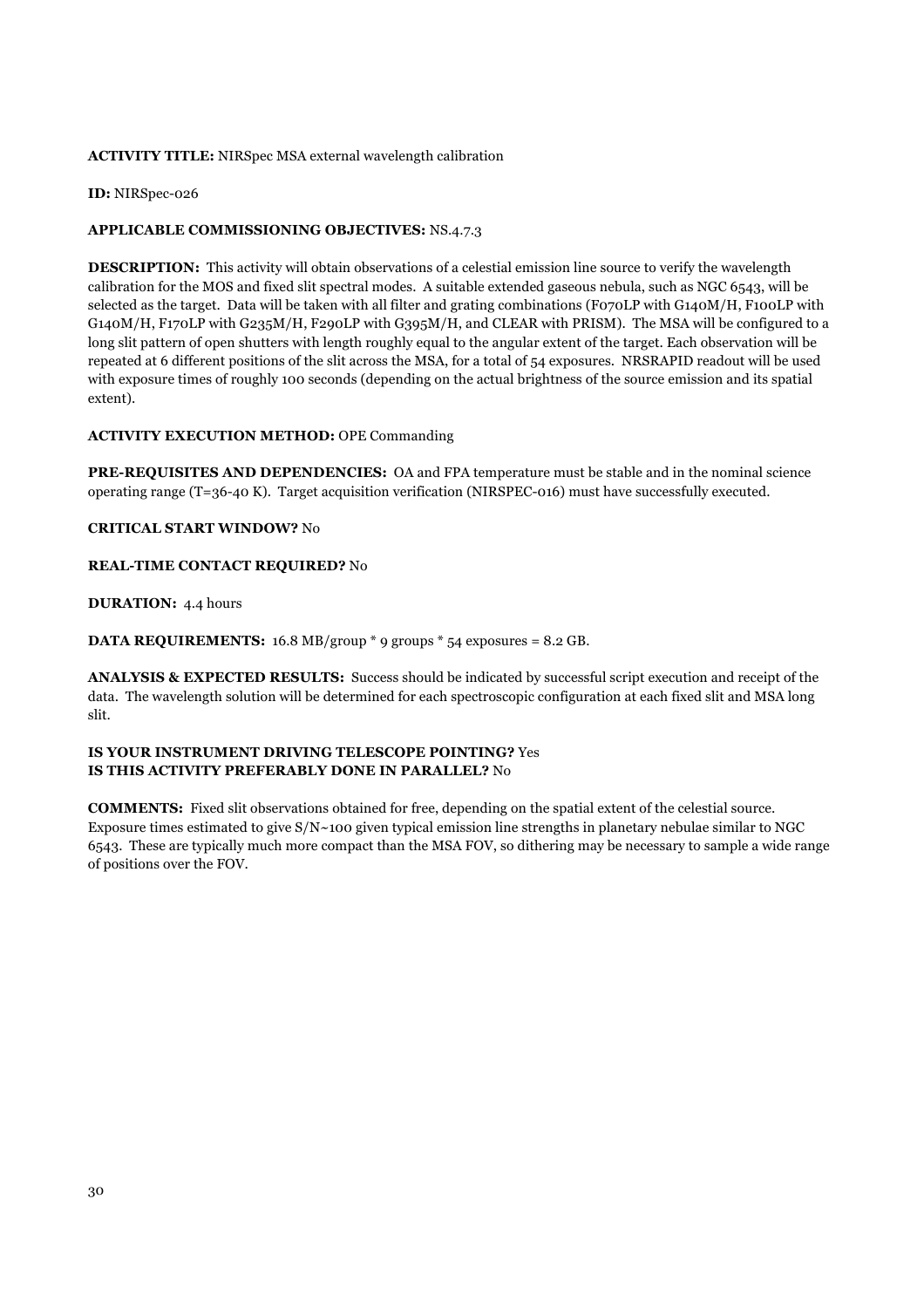# **ACTIVITY TITLE:** NIRSpec IFU external wavelength calibration

**ID:** NIRSpec-027

# **APPLICABLE COMMISSIONING OBJECTIVES:** NS.4.7.3

**DESCRIPTION:** This activity will obtain observations of a celestial emission line source to verify the wavelength calibration for the IFU spectral mode. A suitable extended gaseous nebula, such as NGC 6543, will be selected as the target. Data will be taken with all filter and grating combinations (F070LP with G140M/H, F100LP with G140M/H, F170LP with G235M/H, F290LP with G395M/H, and CLEAR with PRISM). The MSA will be set to ALL CLOSED, one exposure per filter/grating combination for a total of 9 exposures. NRSRAPID readout will be used with exposure times of roughly 100 seconds (depending on the actual brightness of the source emission).

# **ACTIVITY EXECUTION METHOD:** OPE Commanding

**PRE-REQUISITES AND DEPENDENCIES:** OA and FPA temperature must be stable and in the nominal science operating range (T=36-40 K). Target acquisition verification (NIRSPEC-016) must have successfully executed.

#### **CRITICAL START WINDOW?** No

#### **REAL-TIME CONTACT REQUIRED?** No

**DURATION:** 1.1 hours

**DATA REQUIREMENTS:** 16.8 MB/group \* 9 groups \* 9 exposures = 1.4 GB.

**ANALYSIS & EXPECTED RESULTS:** Success should be indicated by successful script execution and receipt of the data. The wavelength solution will be determined for each spectroscopic configuration for the IFU.

# **IS YOUR INSTRUMENT DRIVING TELESCOPE POINTING?** Yes **IS THIS ACTIVITY PREFERABLY DONE IN PARALLEL?** No

**COMMENTS:** Exposure times estimated to give S/N~100 given typical NIR emission line strengths in planetary nebulae similar to NGC 6543.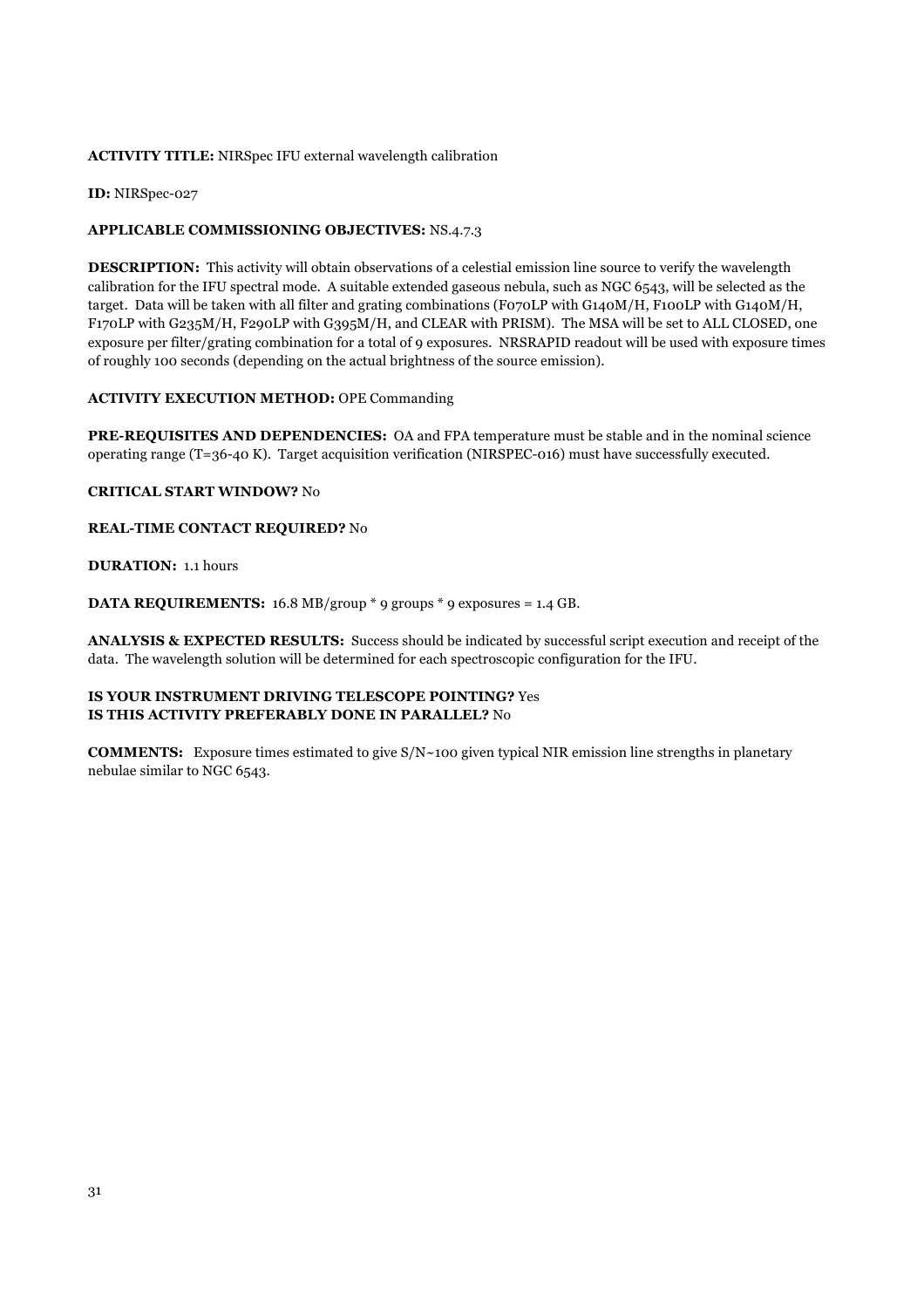# **ACTIVITY TITLE:** FWA checkout

**ID:** NIRSpec-0028

# **APPLICABLE COMMISSIONING OBJECTIVES:** NS.1.10

**DESCRIPTION:** This activity serves as an initial verification of the basic functionality of the NIRSpec Filter Wheel Assembly. The FWA starts in the launch position (OPAQUE). First, a manual telemetry request is sent in order to check the TM acquisition chain. Then, the ICSW will be commanded to perform 8 single step movements forward and 8 single step movements backward, cycling through all positions of the FWA. This activity will be performed with the HC buffer activated, to get a first reference data set before wheel run-in. After each step, the HC buffer will be downloaded.

# **ACTIVITY EXECUTION METHOD:** Ground command

**PRE-REQUISITES AND DEPENDENCIES:** FWA temperature must be below the operational limit of 42 K *(TBC)*. ICE On, FWA in the launch (OPAQUE) position. Must precede the FWA run-in and characterization activities (NIRSpec-006 and NIRSpec-005).

# **CRITICAL START WINDOW?** No

# **REAL-TIME CONTACT REQUIRED?** Yes

**DURATION:** Each filter move takes about 14 seconds. The HC buffer download takes 163 seconds per step. Stepping once through each of the 8 filter positions in both forward and reverse directions, the total execution time is  $(14s + 163s)$  \* 8 filter steps  $*$  2 = 47 minutes.

**DATA REQUIREMENTS:** None, only telemetry monitoring.

**ANALYSIS & EXPECTED RESULTS:** The FWA position telemetry will be monitored from the ground to ensure correct filter move sequence. Each movement must be manually confirmed before the next one is commanded.

# **IS YOUR INSTRUMENT DRIVING TELESCOPE POINTING?** No **IS THIS ACTIVITY PREFERABLY DONE IN PARALLEL?** No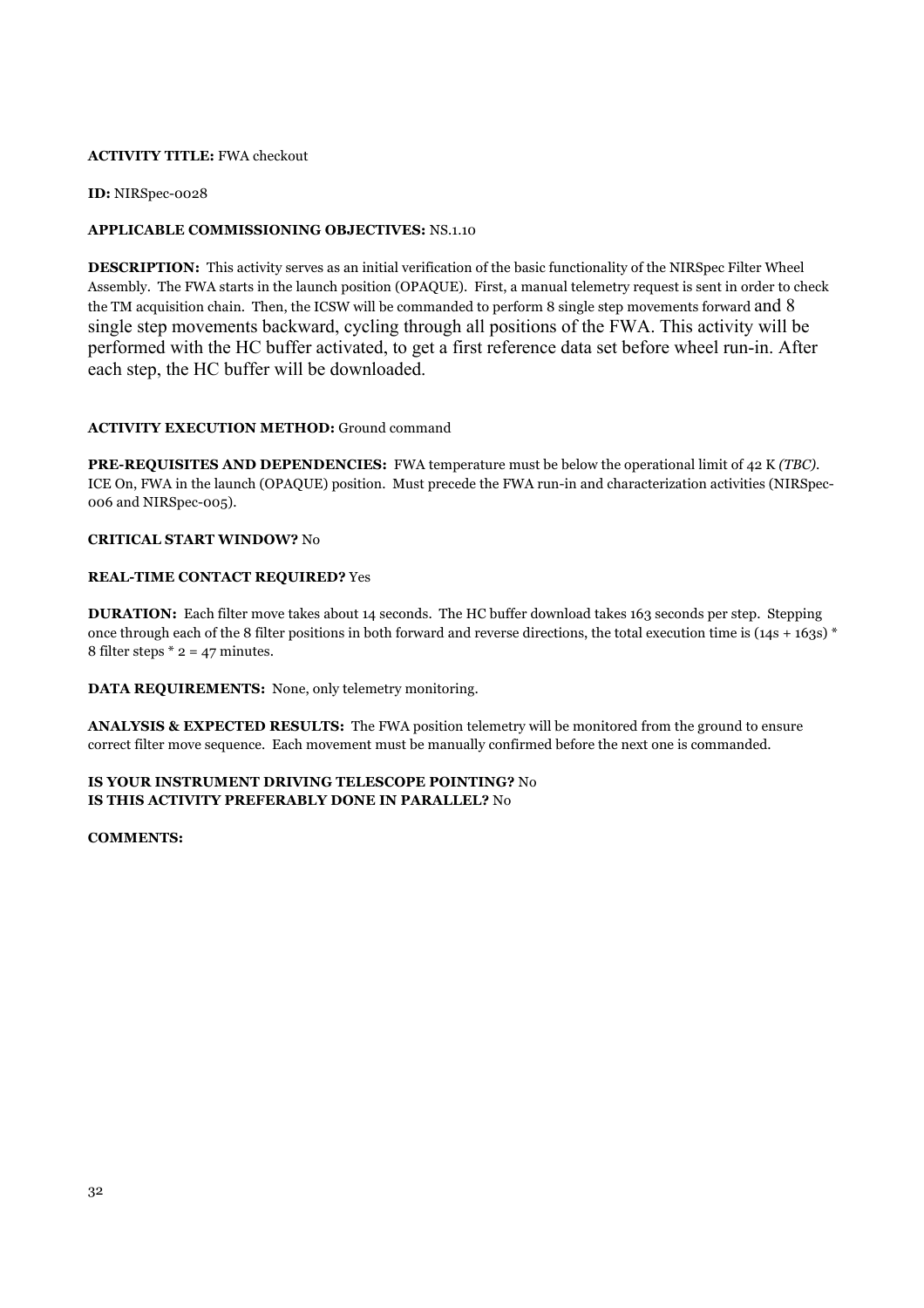# **ACTIVITY TITLE:** GWA checkout

**ID:** NIRSpec-029

# **APPLICABLE COMMISSIONING OBJECTIVES:** NS.1.10

**DESCRIPTION:** This activity serves as an initial verification of the basic functionality of the NIRSpec Grating Wheel Assembly. The GWA starts in the launch position (PRISM). First, a manual telemetry request is sent in order to check the TM acquisition chain. Then, the ICSW will be commanded to perform 8 single step movements forward and 8 single step movements backward, cycling through all positions of the GWA. This activity will be performed with the HC buffer activated, to get a first reference data set before wheel run-in. After each step, the HC buffer will be downloaded.

# **ACTIVITY EXECUTION METHOD:** Ground command

**PRE-REQUISITES AND DEPENDENCIES:** GWA temperature must be below the operational limit of 42 K *(TBC)*. ICE On, GWA in the launch (OPAQUE) position. Must precede the GWA run-in and characterization activities (NIRSpec-008 and NIRSpec-007).

# **CRITICAL START WINDOW?** No

# **REAL-TIME CONTACT REQUIRED?** Yes

**DURATION:** Each filter move takes about 14 seconds. The HC buffer download takes 163 seconds per step. Stepping once through each of the 8 filter positions in both forward and reverse directions, the total execution time is  $(14s + 163s)$  \* 8 filter steps  $*$  2 = 47 minutes.

**DATA REQUIREMENTS:** None, only telemetry monitoring.

**ANALYSIS & EXPECTED RESULTS:** The GWA position telemetry will be monitored from the ground to ensure correct filter move sequence. Each movement must be manually confirmed before the next one is commanded.

# **IS YOUR INSTRUMENT DRIVING TELESCOPE POINTING?** No **IS THIS ACTIVITY PREFERABLY DONE IN PARALLEL?** No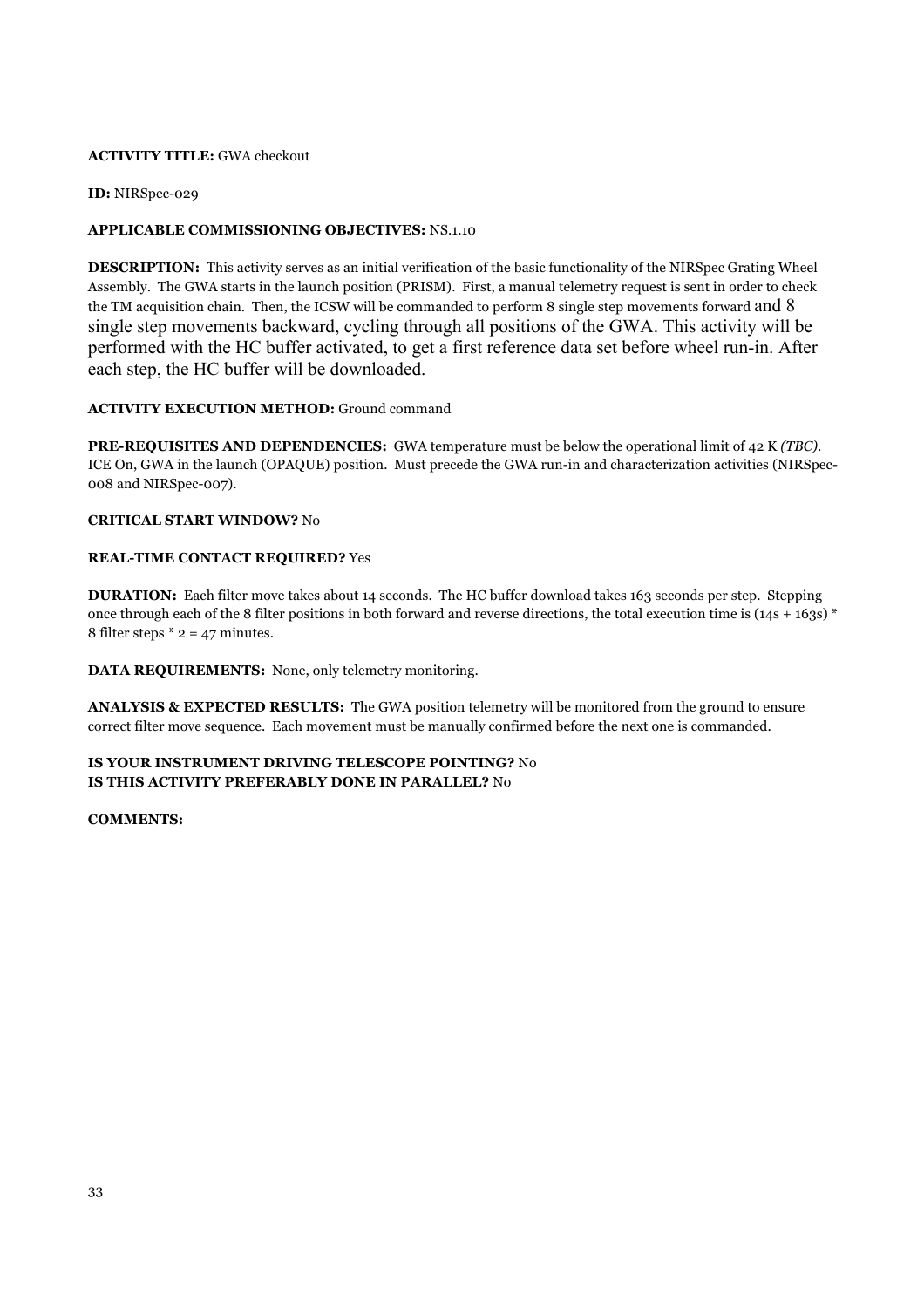# **ACTIVITY TITLE:** NIRSpec line spread function characterization

**ID:** NIRSpec-030

# **APPLICABLE COMMISSIONING OBJECTIVES:** NS.3.5

**DESCRIPTION:** This activity will carry out observations to characterize the NIRSpec line spread function for each aperture and grating. A suitable extended emission-line source with unresolved lines (e.g., a planetary nebula such as NGC 6543) will be selected as the target. For MSASPEC mode, the target will be observed with an MSA slitlet configuration at six non-overlapping positions across the MSA FOV. Exposures will be taken at three dither positions in the spatial direction in order to move the target spectra around the detector, and three dither positions with subpixel shifts in the dispersion direction in order to improve the spectral sampling. Spectra with all of the fixed slits will be obtained for free with the MSASPEC mode observations, provided the target is sufficiently extended. The target will be observed separately with the IFU with three pointings spread across the FOV, using a secondary dither pattern with two 1.5 slitlet offsets to improve spectral sampling. Data will be taken with all filter/grating combinations (F070LP with G140M/H, F100LP with G140M/H, F170LP with G235M/H, F290LP with G395M/H, and CLEAR with PRISM).

# **ACTIVITY EXECUTION METHOD:** OPE Commanding

**PRE-REQUISITES AND DEPENDENCIES:** OA and FPA temperature must be stable and in the nominal science operating range (T=36-40 K). NIRSpec-016 (target acquisition verification) must have successfully executed.

# **CRITICAL START WINDOW?** No

# **REAL-TIME CONTACT REQUIRED?** No

**DURATION:** 106 seconds/exposure \* (81 MSA exposures + 81 IFU exposures) + (237 minutes MSA observation overhead + 236 minutes IFU observation overhead) = 13 hours.

**DATA REQUIREMENTS:** 16.8 MB/group  $*$  9 groups  $*(81 \text{ MSA exposures} + 81 \text{ IFU exposures}) = 24.5 \text{ GB}$ .

**ANALYSIS & EXPECTED RESULTS:** Success should be indicated by successful script execution and receipt of the data. The line spread function will be determined for each spectroscopic configuration at each fixed slit, MSA slitlet, and IFU pointing.

# **IS YOUR INSTRUMENT DRIVING TELESCOPE POINTING?** Yes **IS THIS ACTIVITY PREFERABLY DONE IN PARALLEL?** No

**COMMENTS:** Exposure times were estimated to give  $S/N \sim 100$  given typical emission line strengths in planetary nebulae similar to NGC 6543. Observations should be contiguous for each MSA and IFU pointing at each grating/filter setting, but otherwise can be scheduled separately as needed.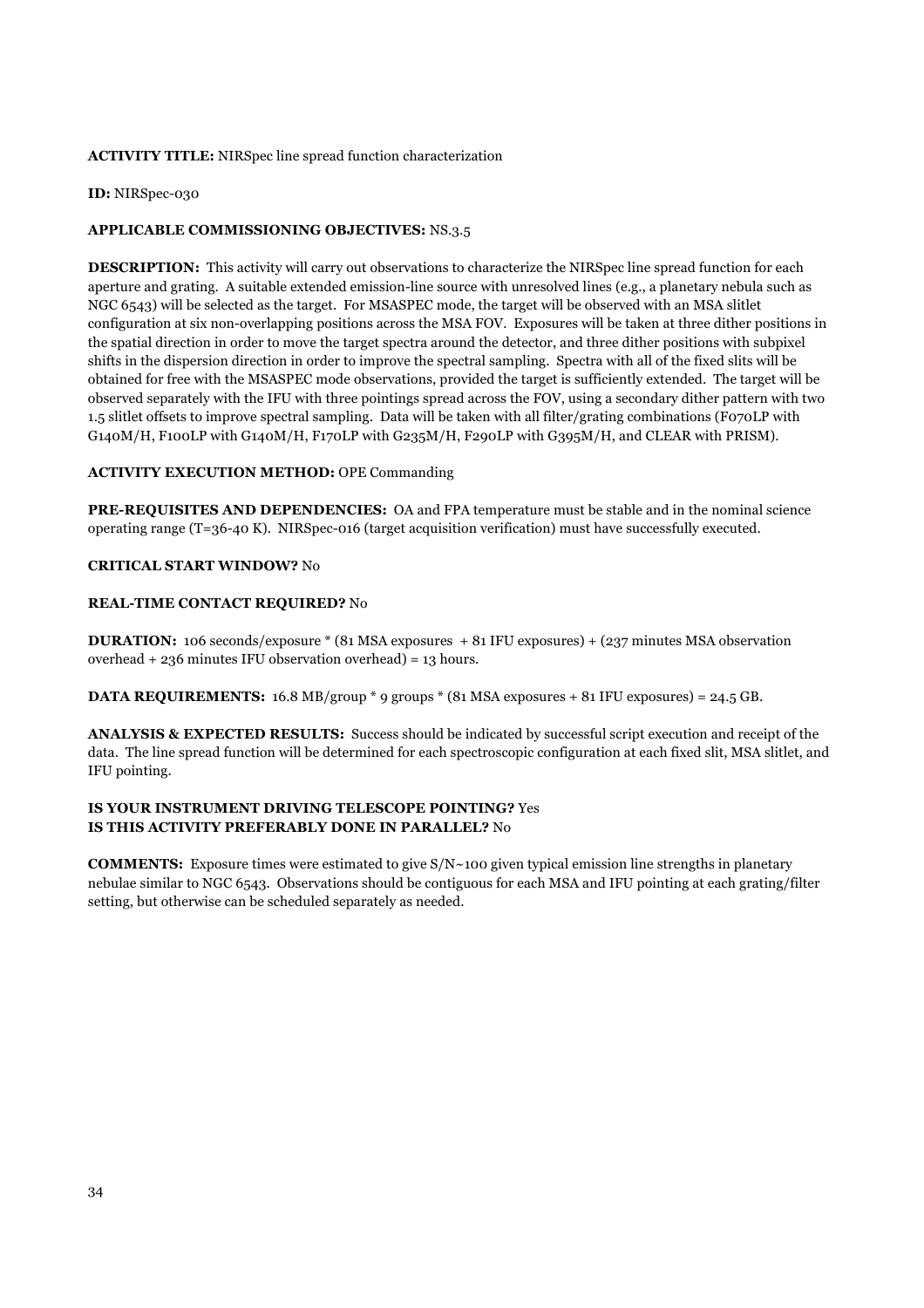# **ACTIVITY TITLE:** NIRSpec spectrophotometric sensitivity and absolute flux calibration

#### **ID:** NIRSpec-031

#### **APPLICABLE COMMISSIONING OBJECTIVES:** NS.4.7.4

**DESCRIPTION:** This activity will obtain observations of spectrophotometric standards with the NIRSpec fixed slits and IFU to characterize the spectrophotometric sensitivitiy and determine the absolute flux calibration. A subset of preselected stellar standards will be observed depending on scheduling constraints; preferably two stars of different types, for example a white dwarf and a solar-type star, should be observed. Data will be taken with all filter and grating combinations (F070LP with G140M/H, F100LP with G140M/H, F170LP with G235M/H, F290LP with G395M/H, and CLEAR with PRISM). Most of the current list of calibrated standards will saturate in prism mode with the IFU because full frame readout must be used, so for now only the faintest white dwarf standard is planned be observed with the IFU. Each star will be observed through one of the 0.2" fixed slits, the 0.4" slit, and the square aperture with a 3-point dither pattern, and through the IFU with a 3x3 dither pattern. To minimize mechanism movement and overhead, each grating setting should be observed at all apertures and dither positions before moving to the next setting. NRSRAPID readout will be used with exposure times sufficient to reach  $S/N > 50$  per resolution element.

#### **ACTIVITY EXECUTION METHOD:** OPE Commanding

**PRE-REQUISITES AND DEPENDENCIES:** OA and FPA temperature must be stable and in the nominal science operating range (T=36-40 K). Target acquisition verification (NIRSPEC-016) must have successfully executed.

# **CRITICAL START WINDOW?** No

#### **REAL-TIME CONTACT REQUIRED?** No

**DURATION:** 2.4 hours for a moderately bright G-type standard (K band flux  $\sim$  12 mJy) and 11 hours for the fainter white dwarf (K band flux  $\sim$  0.5 mJy), for all settings for the fixed slits. 9.6 hours for the fainter white dwarf with the IFU (assuming 40% higher sensitivity than the 0.2" slit). Total duration is about 23 hours.

**DATA REQUIREMENTS:** Total data volume for the two standards at all settings and apertures is 152 GB.

**ANALYSIS & EXPECTED RESULTS:** Success should be indicated by successful script execution and receipt of the data. Spectra will be extracted for each spectroscopic configuration for each slit, with dither positions combined, after basic calibration including dark subtraction, flat fielding, and sky subtraction. The extracted spectra for each mode will then be compared to stellar models to determine the spectrophotometric calibration for each slit and the IFU.

#### **IS YOUR INSTRUMENT DRIVING TELESCOPE POINTING?** Yes **IS THIS ACTIVITY PREFERABLY DONE IN PARALLEL?** No

**COMMENTS:** The standard stars do not have to be observed contiguously. The final targets must be vetted to ensure a sufficient number of reference stars in the same field of view. The peak-up method of target acquisition should be used, if it has been implemented.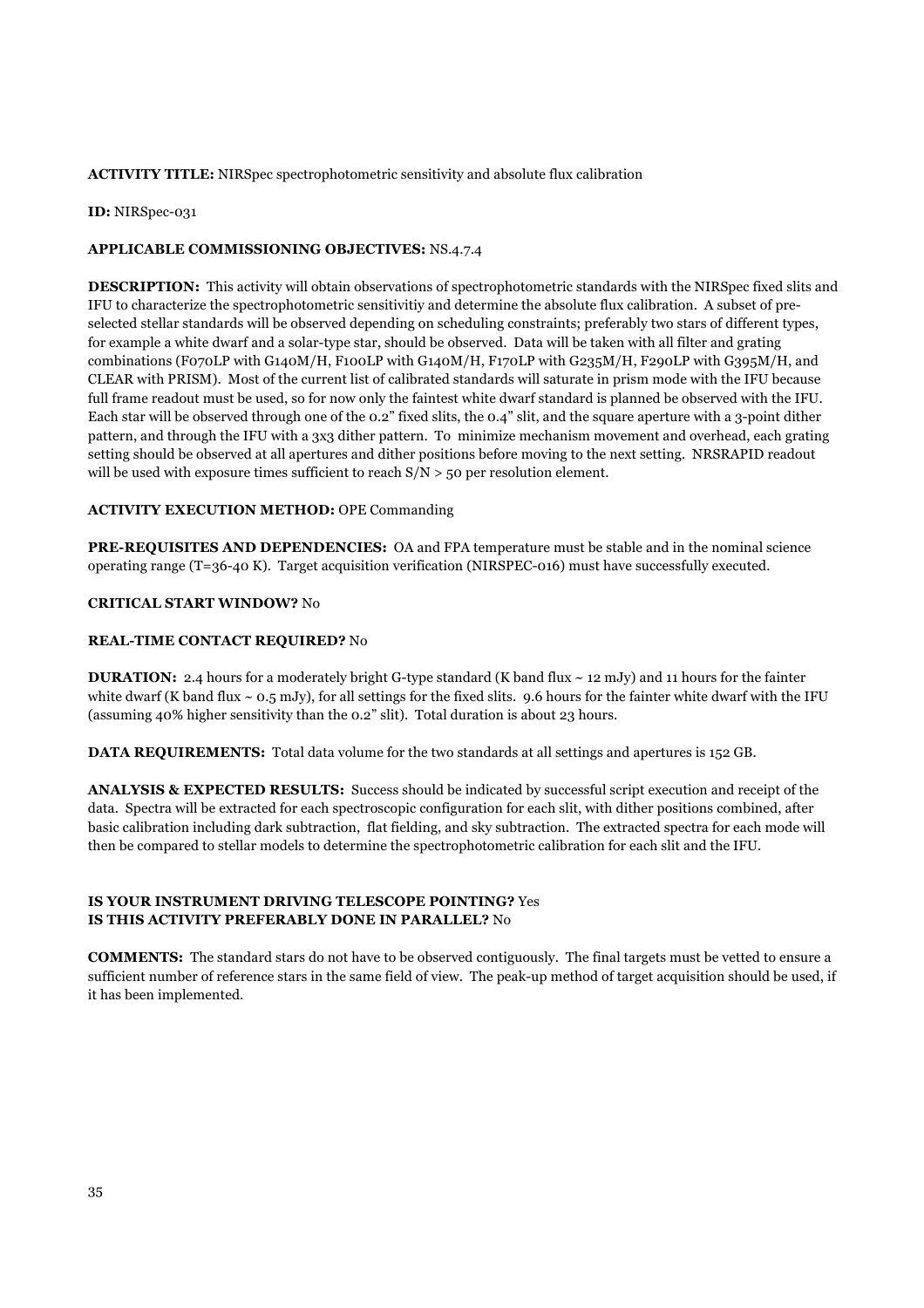# **ACTIVITY TITLE:** NIRSpec MSA relative spectrophotometric sensitivity and flux calibration

# **ID:** NIRSpec-032

# **APPLICABLE COMMISSIONING OBJECTIVES:** NS.4.7.4

**DESCRIPTION:** This activity will obtain observations of a star with the MSA to characterize the relative spectrophotometric sensitivitiy and flux calibration over the MSA field of view. The same star will also be observed with the square aperture fixed slit in order to determine the relative throughput. Data will be taken with the PRISM and R=1000 gratings (F070LP with G140M, F100LP with G140M, F170LP with G235M, F290LP with G395M, and CLEAR with PRISM). The MSA will be configured with one 3-shutter "slitlet" open to the sky, and the target star will be positioned in each of the three shutters in turn for a 3-point "dither". Each observation will be repeated at 2 different positions of the slitlet across each quadrant of the MSA, one near the center and one closer to a corner of each quad. The fixed slit observation will include a 3-point dither in the spatial direction. To minimize mechanism movement and overhead, each grating setting should be observed at all apertures and dither positions before moving to the next setting. NRSRAPID readout will be used with exposure times sufficient to reach  $S/N > 50$  per resolution element.

# **ACTIVITY EXECUTION METHOD:** OPE Commanding

**PRE-REQUISITES AND DEPENDENCIES:** OA and FPA temperature must be stable and in the nominal science operating range (T=36-40 K). Target acquisition verification (NIRSPEC-016) must have successfully executed.

# **CRITICAL START WINDOW?** No

# **REAL-TIME CONTACT REQUIRED?** No

**DURATION:** Assuming a star with K~14, need 43 min per MSA slit and 29 min for the square aperture. Total duration 6 hours.

**DATA REQUIREMENTS:** Total data volume for all settings is about 8 GB.

**ANALYSIS & EXPECTED RESULTS:** Success should be indicated by successful script execution and receipt of the data. Spectra will be extracted for each spectroscopic configuration at each MSA slitlet position and the square fixed slit, with dither positions combined, after basic calibration including dark subtraction, flat fielding, and sky subtraction. The square aperture absolute flux calibration, having been determined from standard star observations in NIRSPEC-031, will be applied to its spectrum. The MSA spectra at each field position will then be compared to the calibrated fixed slit spectrum of the same star to characterize the relative throughput as a function of position.

# **IS YOUR INSTRUMENT DRIVING TELESCOPE POINTING?** Yes **IS THIS ACTIVITY PREFERABLY DONE IN PARALLEL?** No

**COMMENTS:** The target does not have to be a standard, so scheduling is more flexible. It should be a relatively isolated star to avoid crowded field issues, and no brighter than about 1 mJy to avoid saturation in the MSA observations with the prism. The current scheme assumes that there is no difference in the flux calibration between full frame and subarray readouts. All observations for each grating/filter setting should be contiguous.